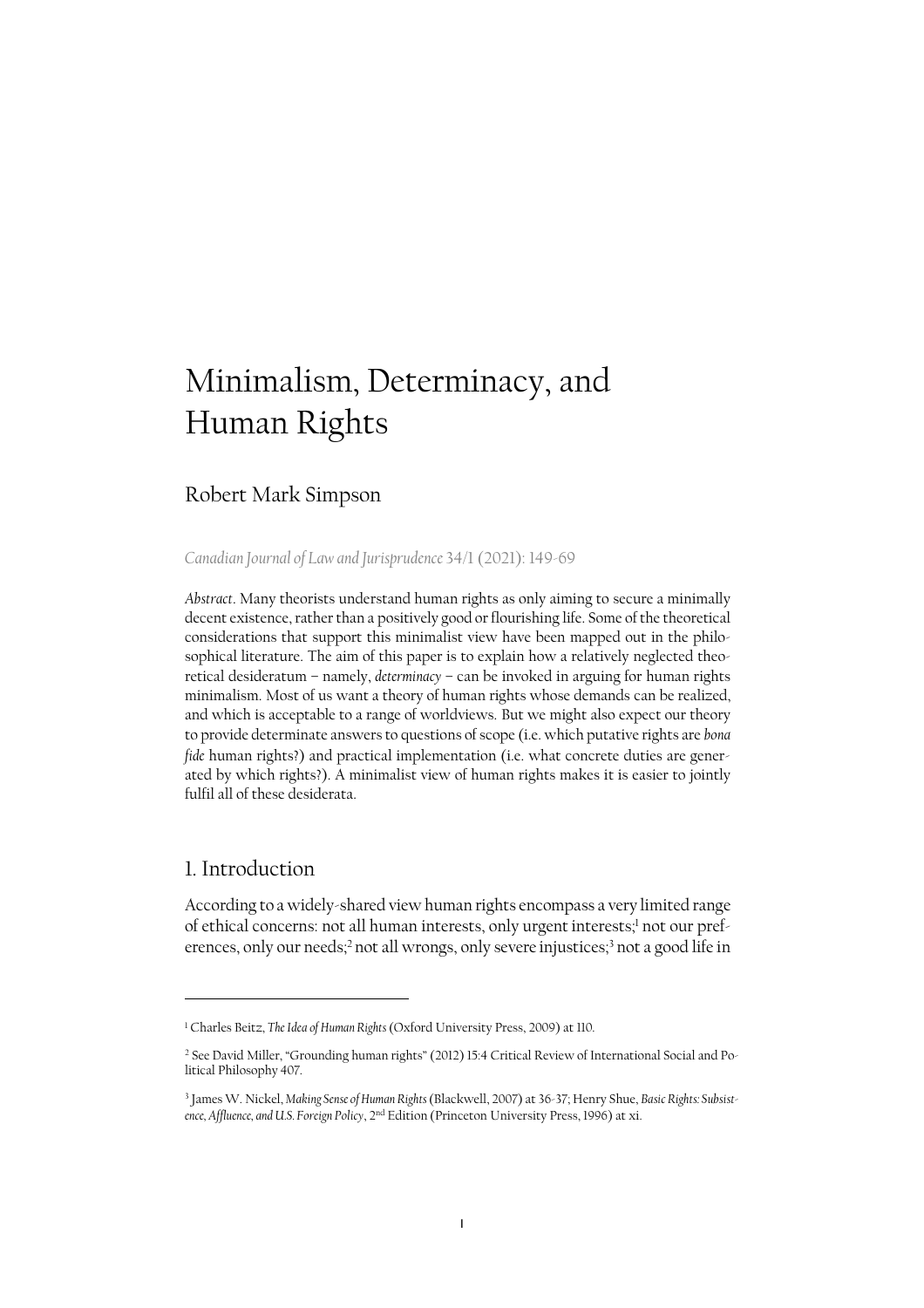the fullest sense, but only a minimally decent or autonomous life.<sup>4</sup> In short, human rights are not about realizing the best, they're about shielding us from the worst. I will call this general theoretical stance *Minimalism*.

Although Minimalism is often endorsed in philosophical debates around human rights, contemporary human rights law and human rights practice do not seem very Minimalistic. Granted, special priority is sometimes given to a small set of 'minimum core' human rights obligations, demanding provision of things like food, healthcare, housing, and education. But these minimum core obligations are only one facet of human rights practice. <sup>5</sup> When we look at the scope of the practice as a whole, today, what we find seems to extend well beyond a Minimalist scope. As Charles Beitz says, human rights today "are not very much more minimal than [the rights] proposed in many contemporary theories of social justice".<sup>6</sup> For instance, some of the human rights currently recognized by international institutions include the right to the highest attainable standard of health,<sup>7</sup> the right to free higher education, $^8$  the right to secure internet access, $^9$  and the right of children to grow up in a happy family environment. <sup>10</sup> From a Minimalist perspective this looks like a serious case of 'mission creep.' <sup>11</sup> We know that a person's wellbeing is negatively affected if she can't access the internet, or if she grows up in an unhappy family, but we don't necessarily view these hardships as *severe* injustices. And we don't think that people who have to pay for university, or who receive health services from non-state-of-the-art hospitals, *ipso facto* fail to have minimally decent lives.

The question I am interested in here is why do (many) theorists continue to nominally endorse a Minimalistic understanding of what human rights are, or should be, when the practice has so clearly extended beyond a minimalistic scope? Why

<sup>4</sup> Nickel, *supra* note 3 at 36; James Griffin, *On Human Rights* (Oxford University Press, 2008) at 53; Michael Ignatieff, *Human Rights as Politics and Idolatry* (Princeton University Press, 2001) at 56-57.

<sup>5</sup> Committee on Economic, Social, and Cultural Rights, *General Comment No. 3: The Nature of States Parties' Obligations,* 14 December 1990.

<sup>&</sup>lt;sup>6</sup> Charles Beitz, "What human rights mean" (2013) 132:1 Daedalus 132/1 36 at 39.

<sup>7</sup> International Covenant on Economic, Social, and Cultural Rights (ICESCR), Article 12.1.

<sup>8</sup> ICESCR, Article 13.2 (c).

<sup>9</sup> In 2016 the UN Human Rights Council issued a non-binding resolution condemning government disruption of internet access, which was reported in the media as an informal declaration of 'the right to internet access'; see General Assembly resolution 32/L.20, *The Promotion, Protection and Enjoyment of Human Rights on the Internet*, A/HRC/32/L.20 (27 June 2016), available from ap.ohchr.org/documents/alldocs.aspx?doc\_id=20280.

<sup>10</sup> See Preamble of the UN Convention on the Rights of the Child (1989).

<sup>&</sup>lt;sup>11</sup> i.e. "the gradual addition of new tasks or activities to a project so that the original purpose or idea begins to be lost"; dictionary.cambridge.org/dictionary/english/mission-creep.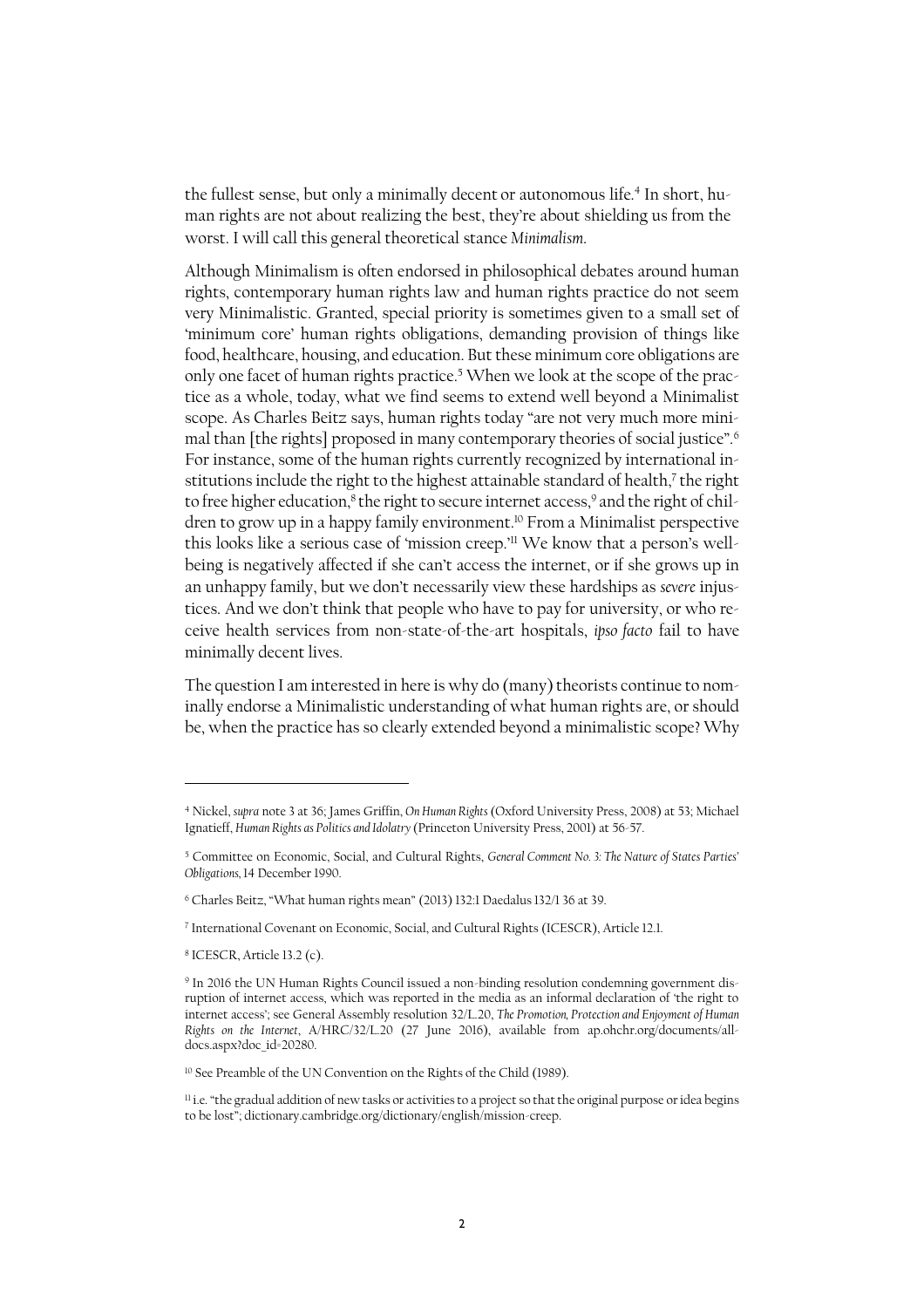not join with theorists like Beitz – and countless human rights advocates and activists – who welcome an expanded idea of what human rights are, one that encompasses various interests that are less-than-urgent, and injustices that are not quite so severe?

The recent philosophical literature offers an answer to this question that is plausible as far as it goes, but incomplete. Minimalism is an attractive way of theorizing human rights, so the argument goes, because we want the realization of human rights standards to be feasible and pluralistically adequate (i.e. acceptable to a wide range of worldviews), and these desiderata seem more realizable given a Minimalist understanding of human rights. This diagnosis leaves out an important piece of the explanatory puzzle. An ideal of *determinacy* is also part of what makes Minimalism an attractive way of theorizing human rights. It would be preferable if we had a more stable consensus about which putative rights are *bona fide* human rights, and it would be better if human rights claims could be cashed out into relatively specific and unambiguous practical requirements. In what follows I discuss some of the reasons why it is easier to realize these desiderata given Minimalism, and I thereby show how the ideal of determinacy supports a Minimalistic understanding of human rights. More subtly, I want to explain how the various desiderata that are in play here – determinacy, pluralistic adequacy, and feasibility – interact and reinforce each other. The theoretical pull towards Minimalism is about wanting to formulate a schedule of human rights that is simultaneously determinate, pluralistically adequate, and feasible.

In §2 I say more about what Minimalism is, and about how the ideals of feasibility and pluralistic adequacy lend support to it. In §3 I explain how the ideal of determinacy complements these other desiderata and bolsters the case for Minimalism. In §4 I discuss the ways in which one might resist a Minimalistic view of human rights, notwithstanding the arguments for Minimalism that appeal to determinacy and other theoretical desiderata.

# 2. Clarifying Minimalism

#### *2.1 An institutional approach to human rights*

Contemporary philosophical work on human rights often focuses on a methodological debate, about whether and how a theory of human rights should be informed by an understanding of human rights institutions and practices. Some authors favor a *Political Conception* of human rights. Roughly, they hold that in order to explain what human rights are, we have to start by understanding the 'work' that human rights do, e.g. in law, in international treaties and diplomacy, or in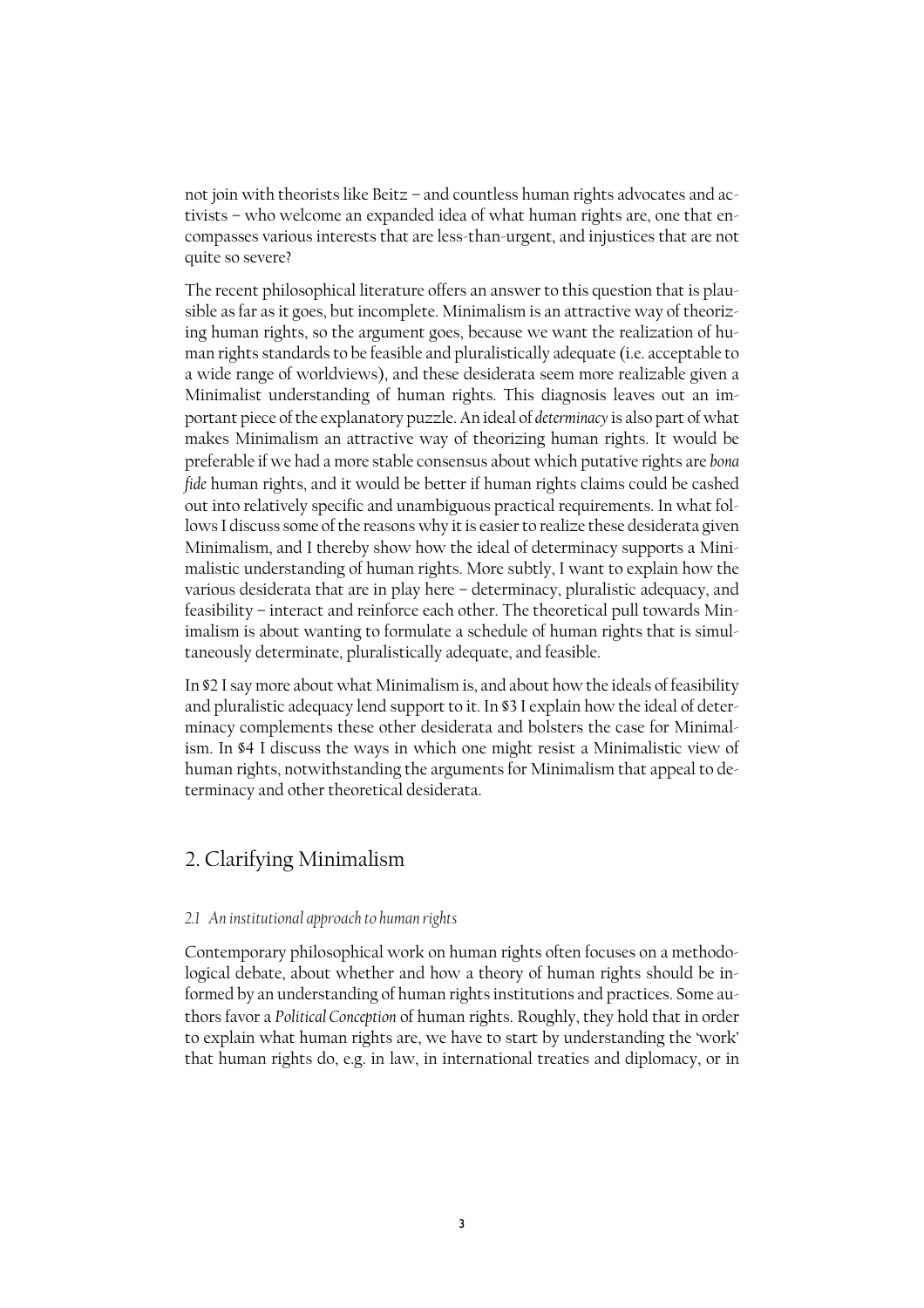activism. <sup>12</sup> Other authors favor a *Naturalistic* Conception of human rights. Roughly, they believe we can develop an account of what human rights are without affording interpretative primacy to human rights institutions and practices.<sup>13</sup> While I don't believe that these methodological alternatives have to be thought of as irreconcilable opponents,<sup>14</sup> my discussion will be broadly located within the first of these two camps. I am primarily interested in how we best theorize the present-day global political institution of human rights. For my purposes here, then, Minimalism is the view that the proper practical-cum-political role for human rights to fulfil, in the law and other social practices, is not about specifying a complete template for social justice or human flourishing, but rather, specifying some sort of basic schedule of minimal protections and provisions that all people should receive.

Consequently, the arguments for Minimalism that I am discussing here will not necessarily have much purchase on those who favor a purely Naturalistic Conception of human rights. For example, suppose that like John Finnis you think human rights should be understood as the minimal requirements of morality which can be derived from principles of practical reason.<sup>15</sup> This programmatic way of conceptualizing human rights could easily lead to something Minimalist in character, because you could easily end up concluding that only a very limited schedule of moral requirements can be derived from principles of practical reason. Whatever way that inquiry plays out, my point is that this would be an entirely different type of theoretical argument for Minimalism compared to the ones that I am discussing. The arguments for Minimalism presented below are all ultimately derived from thinking about the practical functions that we want human rights to fulfil. If you see these practicalities as only coming into play *after* we have figured out what human rights essentially are, then my arguments will only seem relevant to the question of how we act to try to protect or realize human rights.

<sup>&</sup>lt;sup>12</sup> Influential theories of human rights underpinned by the Political Conception include those developed by John Rawls, *The Law of Peoples* (Harvard University Press, 1999), Joseph Raz, "Human rights without foundations" in Samantha Besson & John Tasioulas, eds, *The Philosophy of International Law* (Oxford University Press, 2010) 321, and Beitz, *The Idea of Human Rights*.

<sup>13</sup> For a brief overview see Section 2 of James W. Nickel, "Human rights", *Stanford Encyclopedia of Philosophy*  (2019) (plato.stanford.edu/archives/sum2019/entries/rights-human/). To be clear, the Naturalistic Conception needn't promise to deliver a completely abstract, *a priori* theory of what human rights are. Some who favor this approach think that practical considerations have a secondary role to play in informing our understanding of what human rights are, e.g. Griffin's view that human rights are about protecting people's capacity for agency but in a way that is broadly practicable under existing conditions.

<sup>14</sup> Adam Etinson & S. Matthew Liao, "Political and naturalistic conceptions of human rights: a false polemic?" (2012) 9:1 The Journal of Moral Philosophy 327 at 334-36.

<sup>15</sup> See John Finnis, *Natural Law and Natural Rights*, 2d ed (Oxford University Press, 2011).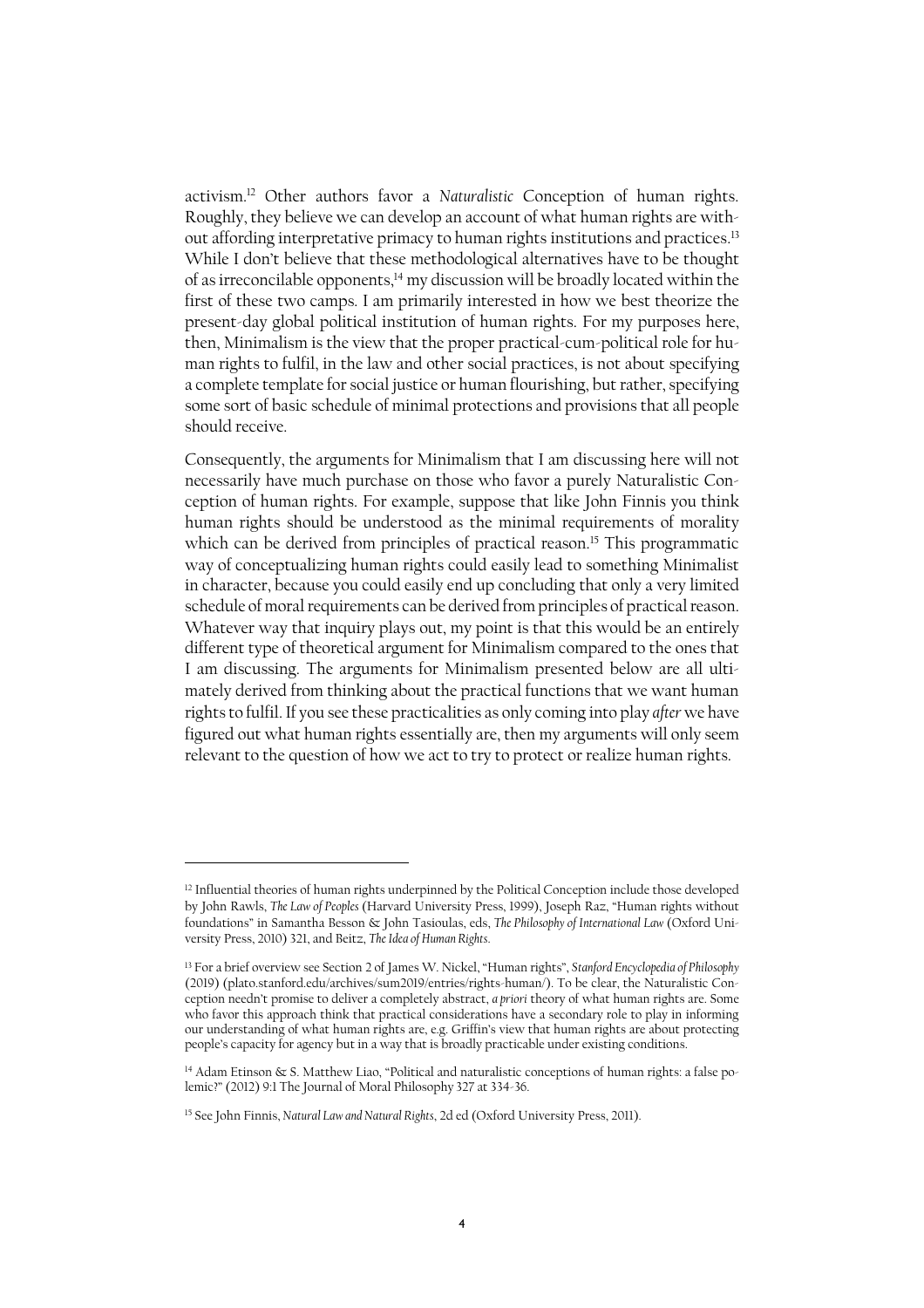#### *2.2 In what sense does Minimalism 'demand less'?*

According to Samuel Moyn human rights became a popular ideal in the 1970s partly because of their modest ambitions. People were disillusioned with grand ideals and ideologies, and a human rights framework seemed like an appealing alternative because it eschewed all this, instead focusing on atrocity-prevention and "minimal constraints on reasonable politics".<sup>16</sup> Whether the public was right to take this view is a further question. The scope of international human rights law was already expanding by the 1970s, and it was in various ways more ambitious – a vision slightly closer to another grand ideal – than its newly enthusiastic supporters recognized. In any case, Minimalists can be thought of as those who think that human rights should stick to the sort of modest ambitions which, on Moyn's account, made them an appealing approach to thinking about justice, compared to the ideologies that they superseded.

But in what sense, exactly, does a Minimalist view of human rights impose demands that are more modest than they might otherwise be? At the very least Minimalism sees the scope of human rights as narrower than the scope of justice or morality *per se*. This isn't yet saying much, however, because one can endorse this scope-related thesis without being a Minimalist. Those who think it is appropriate for human rights treaties to extend beyond Minimalist constraints don't believe that every moral issue is about human rights. Most of us think it is wrong to say hurtful things about our friends behind their backs, but no-one believes that such behavior violates a human right. In short, seeing the scope of human rights as narrower than that of justice or morality *per se* doesn't yet make you a Minimalist. Minimalism must also be distinguished from the idea that there is only a small number of *bona fide* human rights claims, i.e. what James Nickel calls *Ultraminimalism*. <sup>17</sup> The notion that human rights should only pertain to urgent needs or injustices doesn't automatically entail that we will end up with a short list when we are enumerating the rights that fit this characterization.

So what is the distinctive way in which Minimalism limits the scope of human rights? It is best understood as a thesis about what human rights are not. Roughly, it is the view that they are not standards whose realization ensures rights-bearers an entirely good or flourishing life. We can rank different stand-

<sup>16</sup> See Samuel Moyn, *The Last Utopia: Human Rights in History* (Harvard University Press, 2010).

<sup>17</sup> Nickel, *Making Sense of Human Rights* at 98-103. See Ignatieff, *Human Rights as Politics and Idolatry*, for another description of Ultraminimalism. It is unclear exactly how few rights one would have to posit in order to qualify as an Ultraminimalist. We could say that a list of human rights is Ultraminimal if – like Rawls's list, in *The Law of Peoples* at 65 – it has fewer entries than the articles of the UDHR. But this seems arbitrary, in a way that any comparative numerical criterion is bound to replicate. Nevertheless, it does seem like a noteworthy feature of some theories of human rights, including Rawls's, that instead of programmatically generating an open-ended list of rights claims, they insist upon a small (and non-open-ended) number of rights claims. In any case, my point here is simply that a Minimalistic account of human rights won't necessarily possess this feature.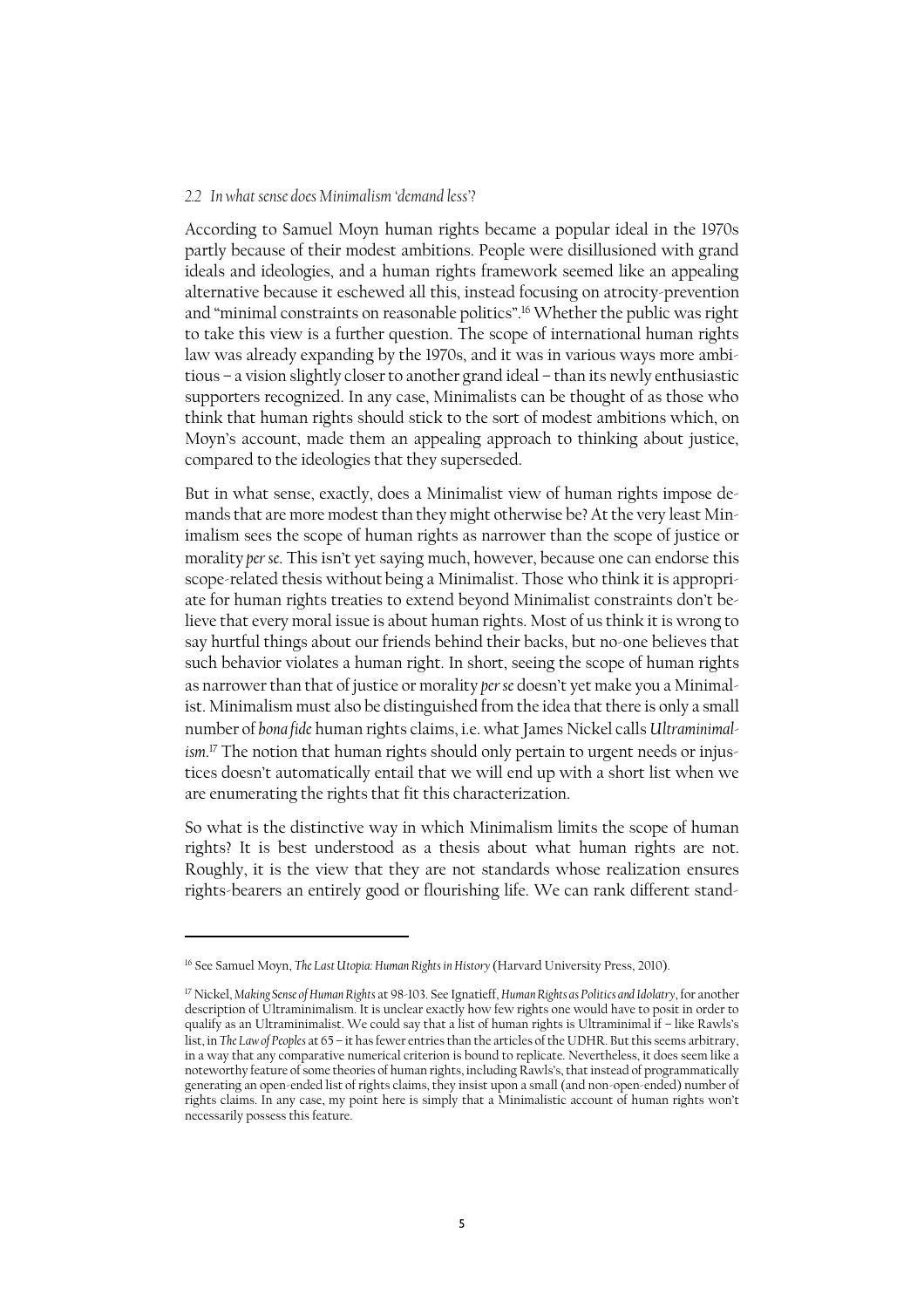ards of human life along an evaluative spectrum, from the low mark of 'barely tolerable', to a mid-level characterization like 'decent', or better yet, 'good', and then to the upper extreme of 'excellent' or 'flourishing'. One way of conceptualizing human rights is as entitlements to conditions and resources that enable people to realize a certain standard of life, up to some nominated point along this evaluative spectrum. Given this way of framing things, Minimalism can be defined as the view that human rights enable the realization of a standard that is *less than a good life*. For Minimalists, human rights have their sights set lower, and merely aim to facilitate a decent existence.<sup>18</sup>

Granted, these are vague terms. But there is no obvious way around that, initially. Different Minimalistic theories will cash out these ideas in different ways, and a general definition needs to accommodate this. The philosophical literature attests to this diversity. For example, some Minimalists understand human rights as not aiming to secure a good life, but rather only a decent or minimally good life,<sup>19</sup> or only the fundamental conditions of a good life,<sup>20</sup> or of any life at all.<sup>21</sup> Rather than a flourishing life, human rights, for some Minimalists, only aim to guarantee "the more austere life of a normative agent".<sup>22</sup> Others say that human rights only secure needs, rather than preferences.<sup>23</sup> And for theorists who favor a status-

 $\ddot{\phantom{a}}$ 

<sup>18</sup> I am glossing over some complex questions about what it means for human rights to 'realize', 'ensure', or 'facilitate' a given standard of life. I have described Minimalism as the view that the realization of human rights standards doesn't *ensure* people a good or flourishing life, but merely aims to *facilitate* a decent life. But these terms do not precisely capture the complexity of the relation in question. If we say that human rights are supposed to *facilitate* a decent life, this may suggest, misleadingly, that the general upholding of human rights in fact *is*sufficient for everyone attaining a decent life. But people can have flourishing lives while experiencing human rights violations, and people whose human rights are upheld can have an abject existence. Respect for a person's human rights is thus neither necessary nor sufficient for that person attaining whatever positive state of existence human rights are supposed to enable; see Rowan Cruft, "From a good life to human rights: some complications" in Rowan Cruft, S. Matthew Liao & Massimo Renzo, eds, *Philosophical Foundations of Human Rights* (Oxford University Press, 2015) 101. Matthew Liao tries to offer a more nuanced specification of the relation in question. Liao says human rights protect an adequate range of the fundamental conditions needed to pursue the basic activities that are essential to human beings *qua* human beings; see S. Matthew Liao, "Human rights as fundamental conditions for a good life" in Rowan Cruft, S. Matthew Liao & Massimo Renzo, eds, *Philosophical Foundations of Human Rights* (Oxford University Press, 2015) 79. According to Cruft, Liao's specification of the relation implies a controversial form of value pluralism. But my arguments ultimately do not hinge on the resolution of this issue, because what defines Minimalism is its claim about *which standard* of life human rights are supposed to enable, not a claim about the *nature of the relation* between human rights and the standard of life they're supposed to enable. Whatever the best specification of the relevant relation is – exactly how human rights *enable* a given standard of life – we can use it to differentiate Minimalism from non-Minimalist approaches.

<sup>19</sup> Nickel, *Making Sense of Human Rights* at 36-37.

<sup>20</sup> S. Matthew Liao, *The Right to Be Loved* (Oxford University Press, 2015) at 39-73.

<sup>21</sup> Ignatieff, *Human Rights as Politics and Idolatry* at 56.

<sup>22</sup> Griffin, *On Human Rights* at 53.

<sup>23</sup> See Miller, "Grounding human rights".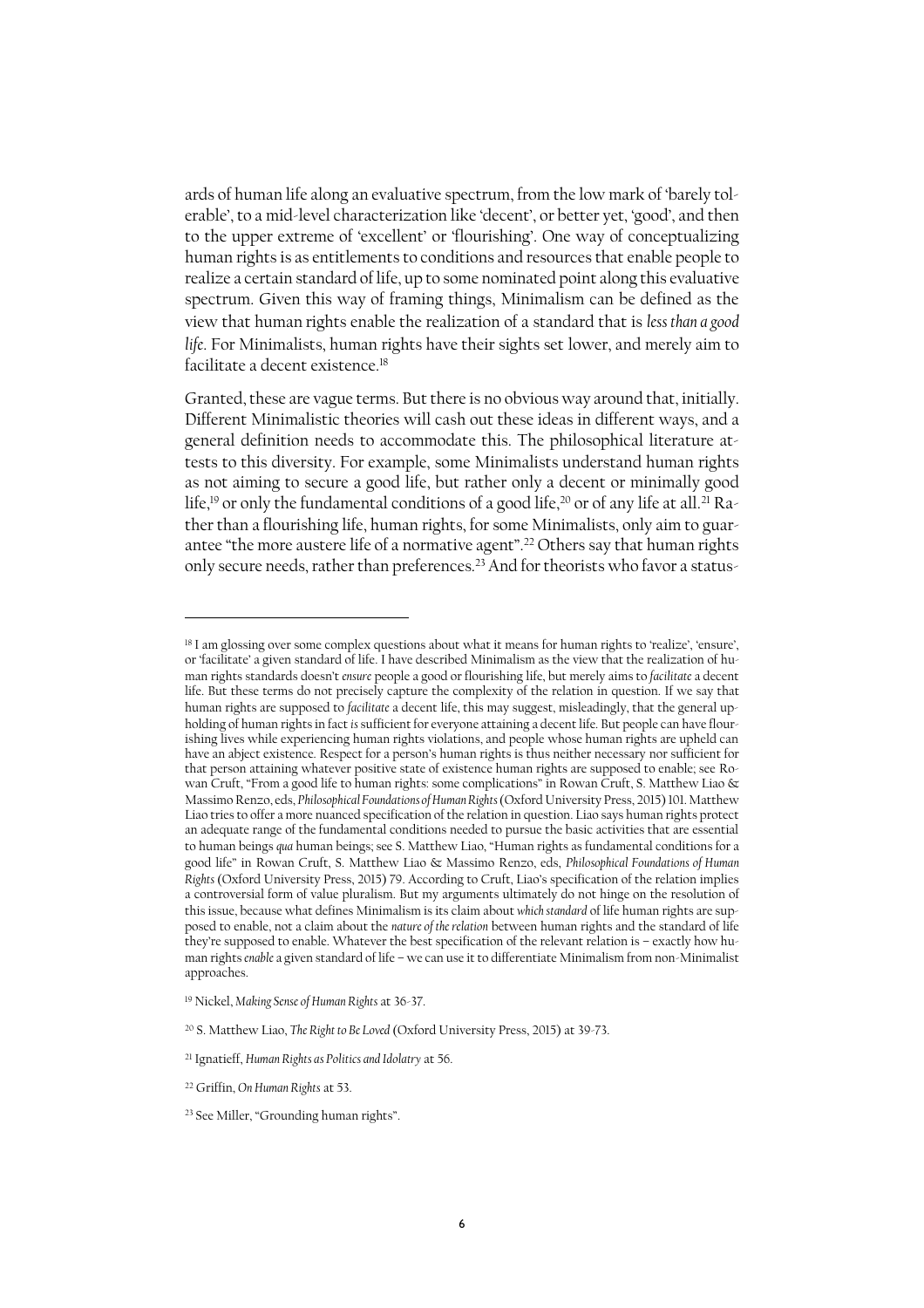based – as opposed to interest-based – account of rights, Minimalism will understand human rights as requiring only some *basic* form of recognition – like, say, recognition of a person's status as a rational agent,<sup>24</sup> or a political subject<sup>25</sup> – rather than a more full-blooded form of recognition, e.g. of a person's complexlysituated cultural identity.

As well as encompassing this range of Minimalist ideas about the limited scope of human rights, my characterization of Minimalism also accords with various positive theses that are espoused about the nature of human rights. In particular, consider familiar claims about the urgency of human rights. Most authors want to reserve human rights terminology for especially weighty normative concerns.<sup>26</sup> This seems like either another way of expressing the negative characterization of Minimalism that I have offered, or else an immediate upshot of that characterization. If human rights only provide the bare necessities needed to make human lives tolerable, then their scope will naturally be confined to urgent human interests. Relatedly, human rights are sometimes characterized as a source of highpriority obligations, in that they should ordinarily take precedence if they conflict with other kinds of norms, e.g. those related to procedural justice, or to promoting utility or economic prosperity. <sup>27</sup> Minimalism naturally fits with this understanding. If the aim of human rights is to give us the essentials required for a minimally decent life, it follows that they will generate high-priority demands, since their realization will be necessary to alleviate conditions that otherwise make people's lives intolerable.

#### *2.3 The attractions of Minimalism*

 $\overline{a}$ 

To summarize, Minimalism says that human rights seek to enable a merely decent or tolerable human existence. This definition is compatible with a variety of different ways of spelling out what a minimally decent or tolerable human existence consists in. And it coheres with the view that human rights are of their nature a source of particularly urgent or high priority duties.

<sup>24</sup> George Kateb, *Human Dignity* (Harvard University Press, 2011) at 17; Katrin Flikschuh, "Human rights in a Kantian mode: a sketch" in Rowan Cruft, S. Matthew Liao & Massimo Renzo, eds, *Philosophical Foundations of Human Rights* (Oxford University Press, 2015) 653.

<sup>25</sup> Joshua Cohen, "Minimalism about human rights: the most we can hope for?" (2004) 12:2 Journal of Political Philosophy 190 at 192.

<sup>&</sup>lt;sup>26</sup> For instance, Nickel favors Minimalism because it ensures that human rights are concerned only with "very severe problems"; see *Making Sense of Human Rights* at 56. Griffin focuses on the Minimalist value of personhood partly because of its "special importance"; see *On Human Rights* at 36. Miller focuses on things that are "an essential element in human life", and thus he favors a Minimalist, needs-oriented account of human rights; see "Grounding human rights" at 412.

<sup>27</sup> Nickel, *Making Sense of Human Rights* at 56; Beitz, *The Idea of Human Rights* at 109.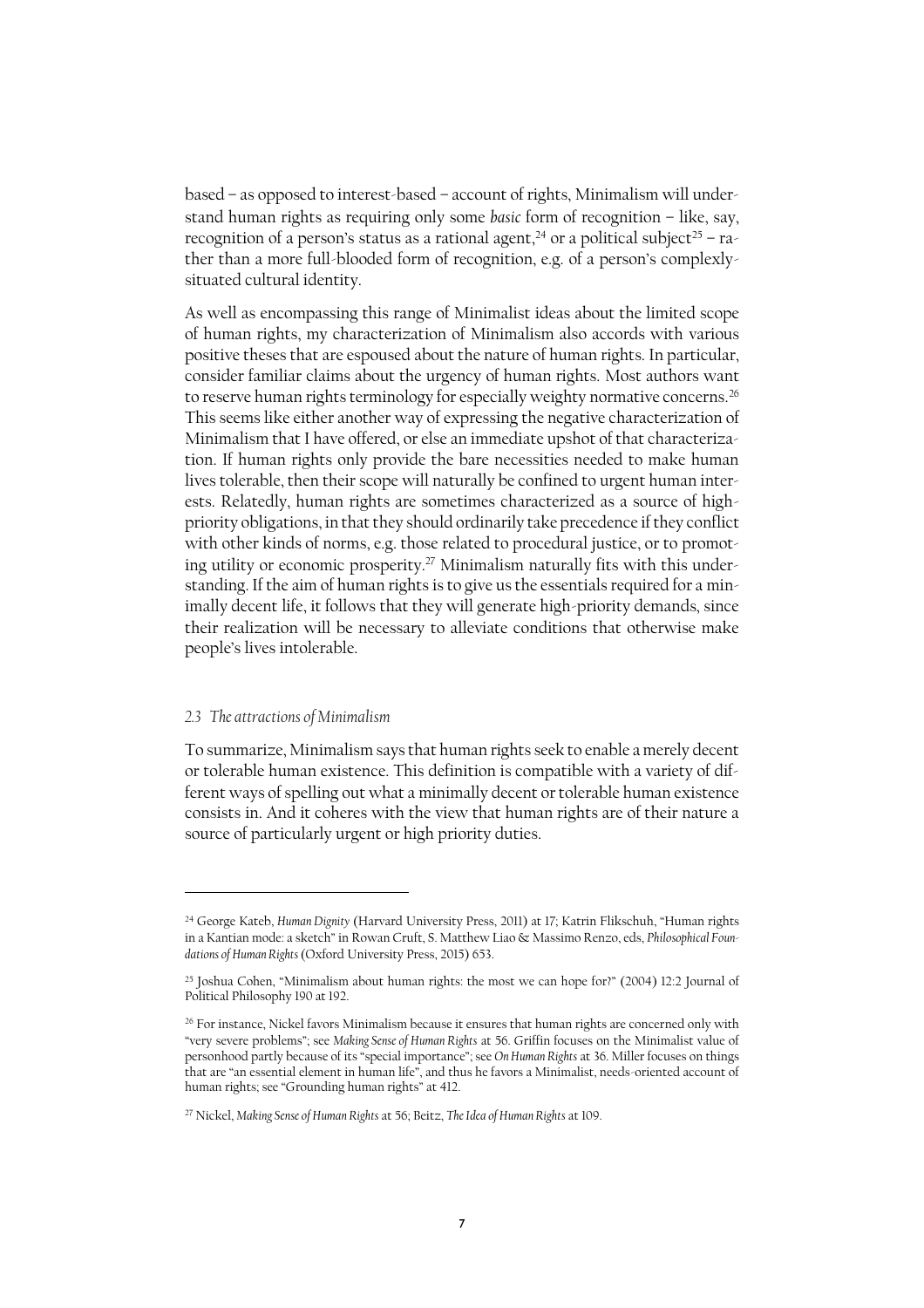Moyn says people were attracted to the modest aspirations of human rights, compared to other political moralities. But why should this modesty be attractive? One *prima facie* advantage of a Minimalist approach is *feasibility.* Utterly infeasible human rights claims can seem like pie-in-the-sky aspirations. If we are Minimalists then human rights are less likely to face this problem. The less extensive the demands of human rights, the easier it is to fulfil them. <sup>28</sup> Granted, there are some complications in saying that a given demand is infeasible or unfulfillable. Demands that cannot be fulfilled under existing political conditions may be fulfilled under altered conditions, and if there is some possibility of acting to realize those new conditions, then it is misleading to insistently characterize the initial demands as infeasible.<sup>29</sup> But it is consistent with recognizing this complication to think that credible comparative assessments of feasibility are both possible, and relevant in assessing the merits of a normative framework. Other things being equal, it is more feasible to fulfil the demands of a framework that only purports to satisfy people's most basic needs, than it is to fulfil the demands of a more ethically ambitious framework.

One aspect of feasibility to emphasize is *political* feasibility. Human rights agreements typically call for some form of domestic implementation, and the legislative and institutional reforms that are involved in this are often a source of political conflict. We have reason to think that such reforms will be more politically achievable, though, if we have a schedule of human rights that is (i) narrower in focus, allowing for more discretion in policy implementation, (ii) non-partisan, in that it doesn't systematically recommend one major party-political platform over others, and (iii) limited in its implementation costs, such that it doesn't risk overwhelming the state's economic resources.<sup>30</sup> All this suggests another *prima facie* advantage for a Minimalist account of human rights. By making more modest demands, a Minimalist account seems more politically feasible in each of these ways. And there is a close connection here to the idea that human rights should be *pluralistically adequate*, i.e. acceptable to a wide variety of different worldviews. In principle, it seems that it will be easier for a wider range of values and beliefsystems to generate support for human rights, to the extent that human rights are construed Minimalistically. 31

<sup>&</sup>lt;sup>28</sup> Maurice Cranston, "Are there any human rights?" (1983) 112:4 Daedalus 1 at 13.

<sup>&</sup>lt;sup>29</sup> For further discussion of these complexities see Pablo Gilabert, "The feasibility of basic socioeconomic rights: a conceptual exploration" (2009) 59:237 Philosophical Quarterly 659 at 664-68.

<sup>30</sup> Nickel, *Making Sense of Human Rights* at 36-37.

<sup>31</sup> We should distinguish the type of Minimalism that I am discussing – what Joshua Cohen calls *Substantive* Minimalism – from a related but different view, which Cohen calls *Justificatory* Minimalism. Whereas the former sets limits on the content of human rights claims, Justificatory Minimalism sets limits upon how we justify those claims. It says theories of human rights should provide us with "a conception of human rights without… connecting that conception to a particular ethical or religious outlook"; the Justificatory Minimalist "minimizes theoretical aspirations in the statement of the conception of human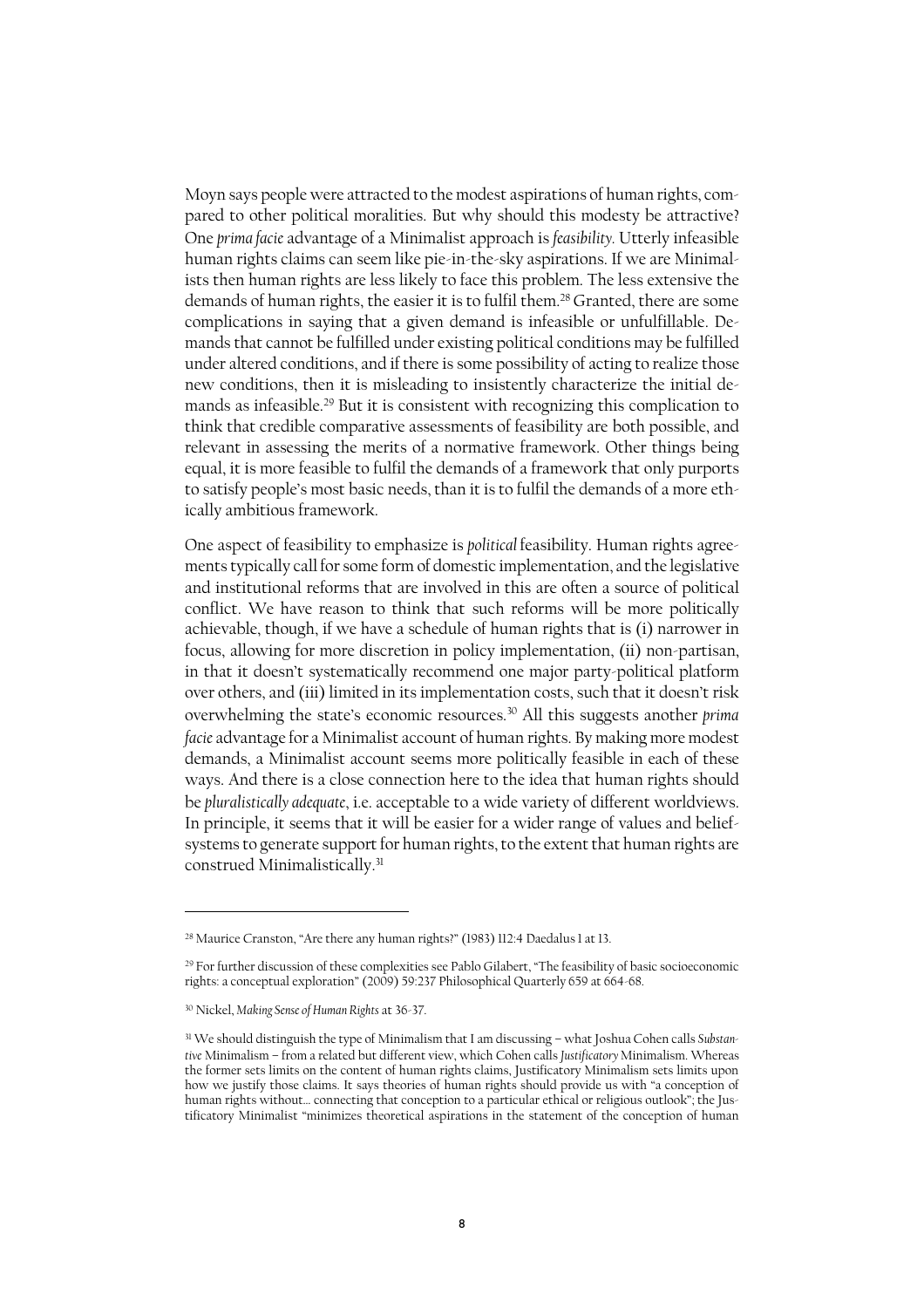These kinds of reasons to favor Minimalism have received some analysis in the recent philosophical literature. <sup>32</sup> It is open to debate as to whether a decisive case for Minimalism can be made on these grounds, but there is at least a *prima facie* compelling rationale for Minimalism available here. On a Minimalist approach, human rights have a more modest ambition than other comprehensive political doctrines, like Marxism, Perfectionistic versions of Liberalism, or conservative political moralities centered on religious or national identities. Comprehensive political doctrines offer a holistic picture of a good human life and a just social order. If a human rights framework can resist the urge to follow suit, and instead confine itself to identifying people's most urgent needs, and demanding their fulfilment, it will, in comparison, be subject to less moral and political contestation, and more realizable as a result.

#### *2.4 Further complications*

 $\overline{a}$ 

One complication, in trying to clarify how Minimalism relates to other theoretical positions on human rights, relates to the distinction between positive and negative rights. The idea that human rights should not include positive rights, like a right to food or housing, has sometimes been portrayed as an element or an upshot of Minimalism. For some, to be a Minimalist, is to believe that all *bona fide* human rights are negative rights.<sup>33</sup> But this isn't the right way or best way to construe Minimalism. Minimalism says that human rights aim to facilitate a decent or tolerable human existence, and in many contexts this necessitates the provision of subsistence goods. Consider Henry Shue's discussion of the 'basic rights' necessary for the enjoyment of other rights. A right to physical security is basic, in Shue's sense, since its violation jeopardizes the individual's ability to enjoy her

rights with the aim of presenting a conception that is capable of winning broader public allegiance"; see "Minimalism about human rights" at 192. A number of theorists see Justificatory Minimalism as integral to the idea of human rights; besides Cohen, see also Rawls, *The Law of Peoples* at 121-22. (But for an opposing view, see Etinson and Liao, "Political and naturalistic conceptions of human rights" at 334-36.) There is also evidence that key human rights texts, like the 1948 Universal Declaration of Human Rights (UDHR), aspired to Justificatory Minimalism. Jacques Maritain famously reported that drafters of the UDHR were able to agree on the rights only "on the condition no one asks us why"; see *Human Rights: Comments and Interpretations* (Wingate, 1949) at 9. The merits of Substantive Minimalism that relate to its focus on the morally uncontroversial are separable from whatever considerations may be invoked to argue for Justificatory Minimalism.

<sup>32</sup> For example, see Ignatieff, *Human Rights as Politics and Idolatry* at 56-57; Chapter 6 of Beitz, *The Idea of Human Rights*, Rawls, *The Law of Peoples* at 65; Chapter 5 of Martha Nussbaum, *Creating Capabilities: The Human Development Approach* (Harvard University Press, 2011); John Tasioulas, "From Utopia to Kazanistan: John Rawls and The Law of Peoples" (2002) 22:2 Oxford Journal of Legal Studies 367 at 390-95.

<sup>33</sup> E.g. see Cranston, "Are there any human rights?"; Ignatieff, *Human Rights as Politics and Idolatry*. Shue is one author who questions the plausibility of distinguishing liberty and welfare rights by virtue of their positive or negative character. As he says, representative cases of both types of rights generate both positive and negative duties; see Shue, *Basic Rights* at 19. Still, the distinction that is conventionally marked by these terms is helpful way of referring to two broad classes of rights we sometimes want to differentiate. My point here is that however we may try to formally distinguish those classes, it won't be the case that Minimalism is only concerned with one of the classes.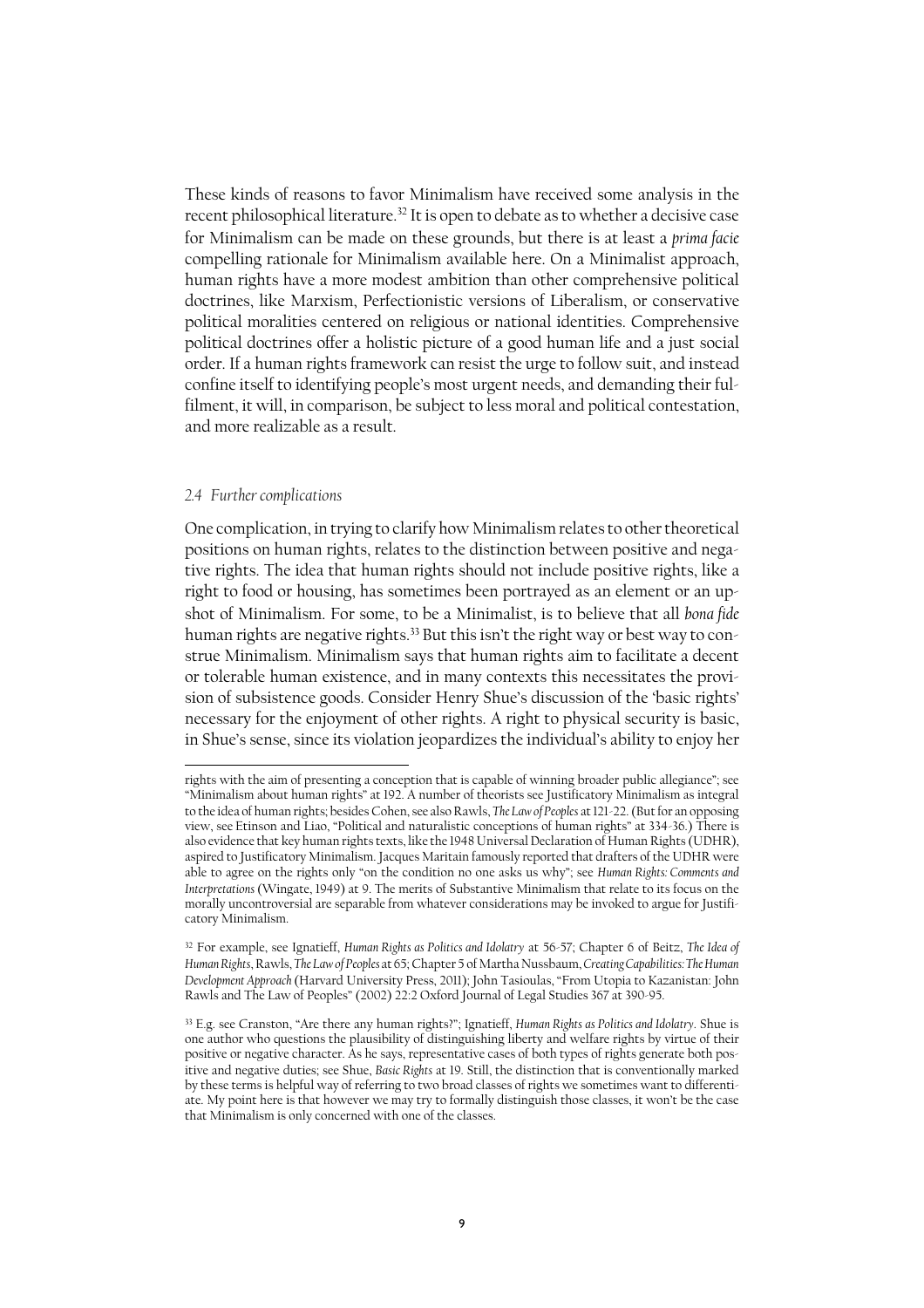other rights. But by the same logic subsistence rights must be basic. After all, a starving person cannot enjoy her right to free speech or free assembly. Thus, for Shue, basic rights include rights to things like food and housing, alongside rights of non-interference. <sup>34</sup> Similar lines of reasoning appear in the theories of human rights offered by James Griffin, Martha Nussbaum, and Matthew Liao.<sup>35</sup> The strongest version of Minimalism will recognize both negative civil and political rights *and* various positive economic and social rights as *bona fide* human rights. A minimally decent existence requires that certain basic subsistence needs will be secured as a matter of right.

Another complication relates to the idea of human rights as a specification of the *moral minimum*. On Shue's definition, the moral minimum is "the least that each individual can demand" of other actors – people, governments, corporations, the international community – or the least that these actors must be made to do.<sup>36</sup> It would be easy to think of Minimalism as being committed to the idea that the scope of human rights is coextensive with a complete specification of this moral minimum. But we should tread carefully here. In conditions of extreme scarcity it may simply be impossible to ensure that everyone has what they need to enjoy a minimally decent existence. In those conditions, to insist that governments, corporations, or the international community must fulfil people's (Minimalisticallyconstrued) human rights is to demand more of these actors than they can possibly achieve. Minimalism is defined by what people need in order to have a decent or tolerable life. There is only a contingent relation between this and what we can properly demand of others.<sup>37</sup>

<sup>34</sup> Shue, *Basic Rights* at 19.

<sup>&</sup>lt;sup>35</sup> Griffin's agency-based account says that human rights shouldn't only generate bare guarantees of noninterference in the exercise of one's agency. Rather, Griffin says, they should also guarantee basic resources like food, education, and healthcare that are necessary for the actual realization of people's agency; see *On Human Rights* at 33. Nussbaum characterizes human rights as the essential requirements for pursuing 'central human capabilities' – i.e. activities central to human life itself, like reasoning, affiliating with others, and engaging in some forms of recreation – and she says that the realization of these capabilities requires both negative rights of non-interference as well as positive forms of resource-provision; see "Human rights and capabilities" (1997) 66:1 *Fordham Law Review* 273 at 287-88. Liao's theory stresses the provision of the freedoms *and resources* necessary to pursue the basic activities which are fundamental to any good life – but not those needed in order to enjoy an excellent life; see *The Right to be Loved* at 41-46.

<sup>36</sup> Shue, *Basic Rights* at xi.

<sup>&</sup>lt;sup>37</sup> On Michael Walzer's alternative formulation, the moral minimum is a set of demands that all or nearly all cultures accept, despite their cultural differences; see *Thick and Thin: Moral Argument at Home and Abroad*  (University of Notre Dame Press, 1994) at 9-10. One may argue that Minimalism is committed to the moral minimum in this sense. It is a condition of something being a human right that it is a right whose demands are accepted by nearly all cultures. But this also seems like it would be mistaking a contingent relation for a necessary one. We are more likely to find consensus across cultures about the demands of a minimally decent life, than about the nature of a good or flourishing life. But even if there are some demands accepted by nearly all cultures, there is no *a priori* guarantee that they will include the provision of the conditions needed to facilitate a minimally decent human existence.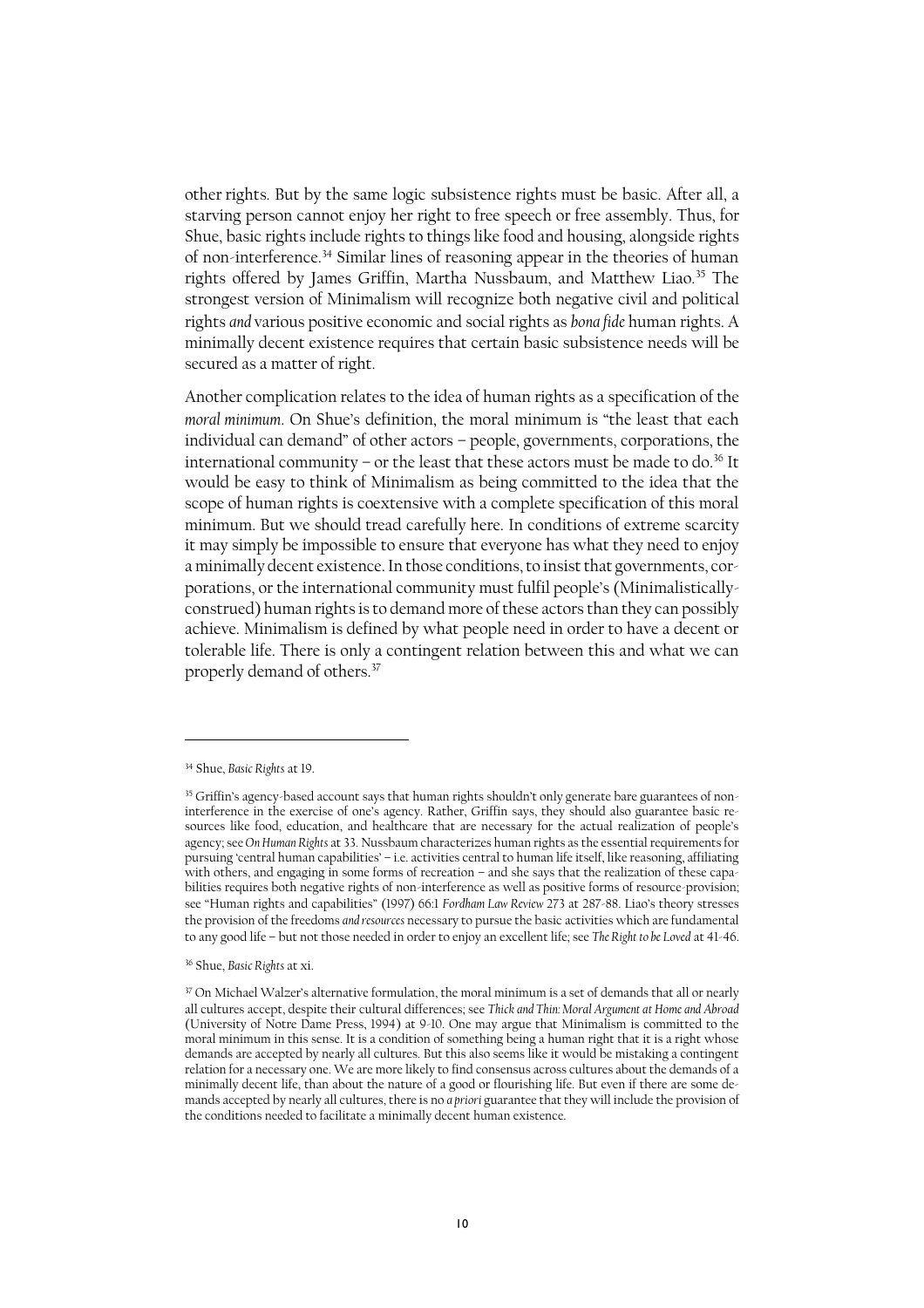# 3. Arguments from Determinacy

Let's turn to the question of how one may appeal to the ideal of *determinacy* in order to argue for a Minimalist approach to human rights. I will begin by considering how indeterminacy can be a problem in human rights theory and practice. As I will discuss below, human rights theorists are sometimes accused of proclaiming rights in a careless fashion, without sufficient attention to the details of what these rights require of whom. They are also sometimes accused of failing to specify criteria against which the legitimacy of their human rights proclamations can be judged. These indeterminacies undermine the credibility of human rights as a practical or institutional program. The question that I will be exploring in what follows, in essence, is whether a Minimalist approach to human rights can potentially do something to mitigate these problems.

#### *3.1 Practical indeterminacy*

Let's start by more carefully pulling apart the two types of indeterminacy noted above. One of these is what I will just call *practical indeterminacy*. To illustrate, consider the right not to be tortured. There is near-universal agreement that this is a human right. But this still leaves room for debate about the right's exact contours. What counts as torture? Are there exceptions to the right not to be tortured in particular emergencies? For particular offenders? Who bears the duty to enforce and monitor compliance with this right? And how should we prioritize this task? How should we weigh it against duties relating to education or housing, given that they all involve the expenditure of resources?

At the extreme practical determinacy is a matter of answering all these questions. A human rights system would be fully practically determinate if it had answers to questions about (i) who holds which rights; (ii) what the content of those rights is; (iii) how stringent they are; (iv) what the duties associated with them are; (v) who exactly bears those duties;(vi) how those duties are to be prioritized relative to the duties generated by other rights claims, and (vii) which exceptions or extenuating conditions qualify the duties. There is enough complexity here that no human rights system could ever be fully practically determinate. But it is a standard that can be more or less realized.

Why should we regard it as a problem, then, if a human rights system is less practically determinate than it could otherwise be? One partial answer is that in today's international political order, human rights are a focal point for political agreements. Part of the purpose of any agreement is to underwrite a shared recognition of the attitudes of the parties involved, with respect to the agreement's content. If an agreement is ambiguous or otherwise indeterminate, its parties are in danger of perceiving shared intentions or commitments where there are unrecognized divergences, or where there is in fact no genuine agreement at all. One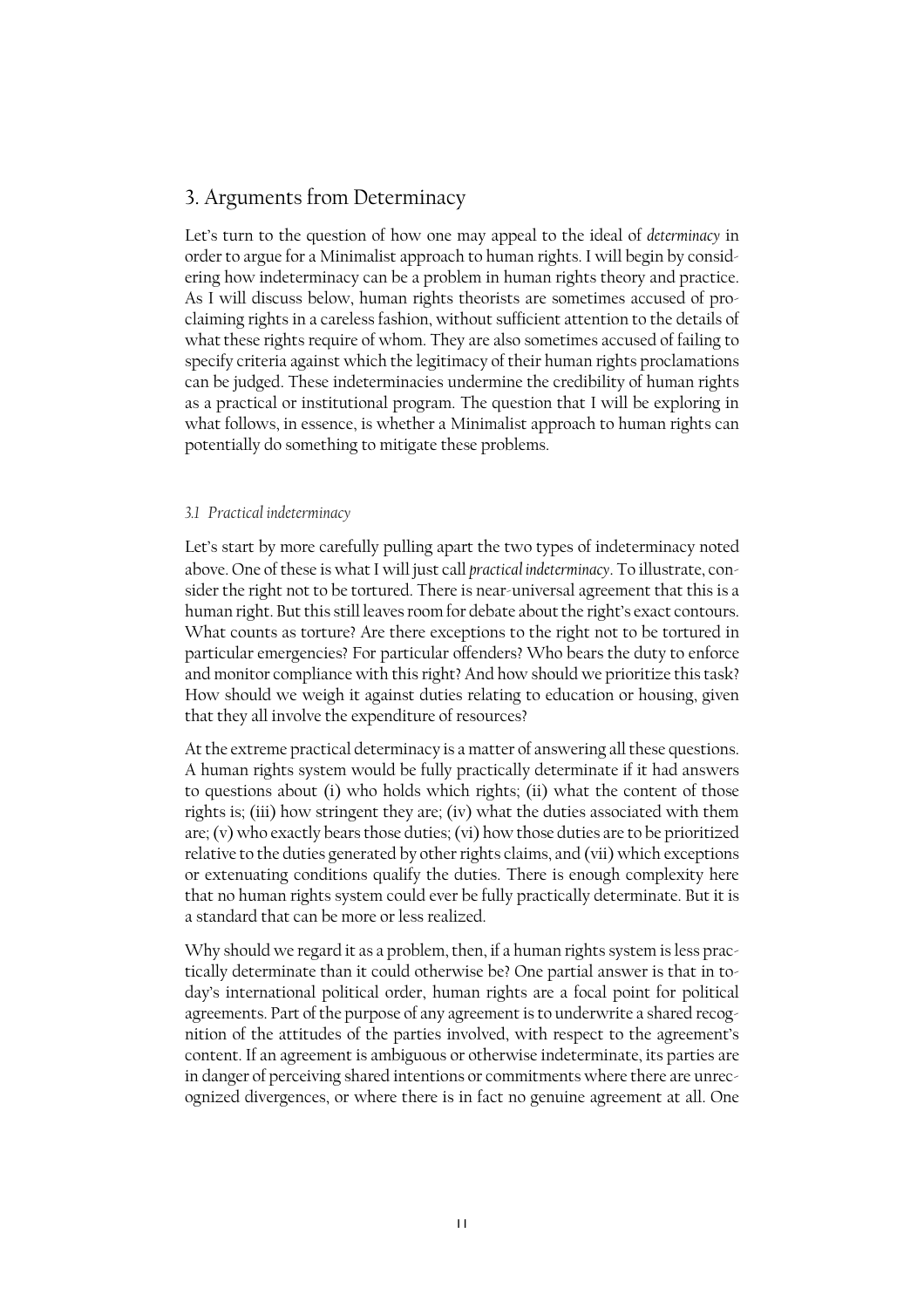way in which human rights theories may helpfully contribute to human rights practice, then, is by clarifying the content of past agreements, or by clarifying the terms for new ones. Figuring out the practical implications of various rights claims isn't something that a theory itself achieves, but greater theoretical precision makes the task more manageable.

Authors like Onora O'Neill and Eric Posner identify a different set of worries about practical indeterminacy in human rights. O'Neill argues that human rights practitioners often fail to specify who bears the correlative duties for the rights that they proclaim, especially when it comes to 'second-generation' social and economic rights. This undercuts the legitimacy of these rights claims, O'Neill says, because rights without identifiable duty-bearers are not genuine rights. This failure of specification also undermines the general utility of human rights practice, O'Neill argues, and it misleads 'victims', i.e. people whose unfulfilled needs are meant to be protected by these rights.<sup>38</sup>

Posner presents a related set of criticisms relating to the practical indeterminacy of international human rights law. Given how many rights are asserted in this body of law, and that securing compliance, for most of them, requires the allocation of state funds and resources, it is nearly impossible for states, especially economically under-resourced states, to comply with them all. "When many rights exist", Posner says, "a state can justify its failure to respect one right by insisting that it has exhausted financial and political resources trying to comply with other rights", and this makes it difficult to enforce human rights standards and to critique non-compliant actors.<sup>39</sup> Among other things, one problem that follows from this is sheer waste. Large amounts of capital, human resources, political will, and diplomatic endeavor are spent trying to address policy challenges, through a system that has a limited capacity to compel member states to comply with its own directives and injunctions. The best way forward, according to Posner, is to replace the international human rights system with something more modest in its aims – an empirically-informed set of best-practice guidelines for addressing urgent human needs and interests, which states are urged to implement but not formally bound to.

O'Neill's and Posner's complaints are cogent, but not conclusive. The fact that duty-bearers for positive human rights aren't always identified doesn't mean that they cannot be. O'Neill's point about the philosophical illegitimacy of secondgeneration rights can be answered, then, at least in principle.<sup>40</sup> As for practical

<sup>38</sup> See Onora O'Neill, "The dark side of human rights" (2005) 81:2 International Affairs 427.

<sup>39</sup> Eric A. Posner, *The Twilight of Human Rights Law* (Oxford University Press, 2014) at 137.

<sup>40</sup> Even in circumstances in which no actor can plausibly be nominated as the correlative duty-bearer for a particular rights claim, it doesn't necessarily follow that the rights claim is illegitimate. Granted, it is no good postulating that there is a human right to x if we cannot specify any correlative duties for supplying or securing x. But to say that we must specify such duties doesn't mean that we must also be in a position to assign those duties right away to particular duty-bearers. Instead, as Jeremy Waldron says,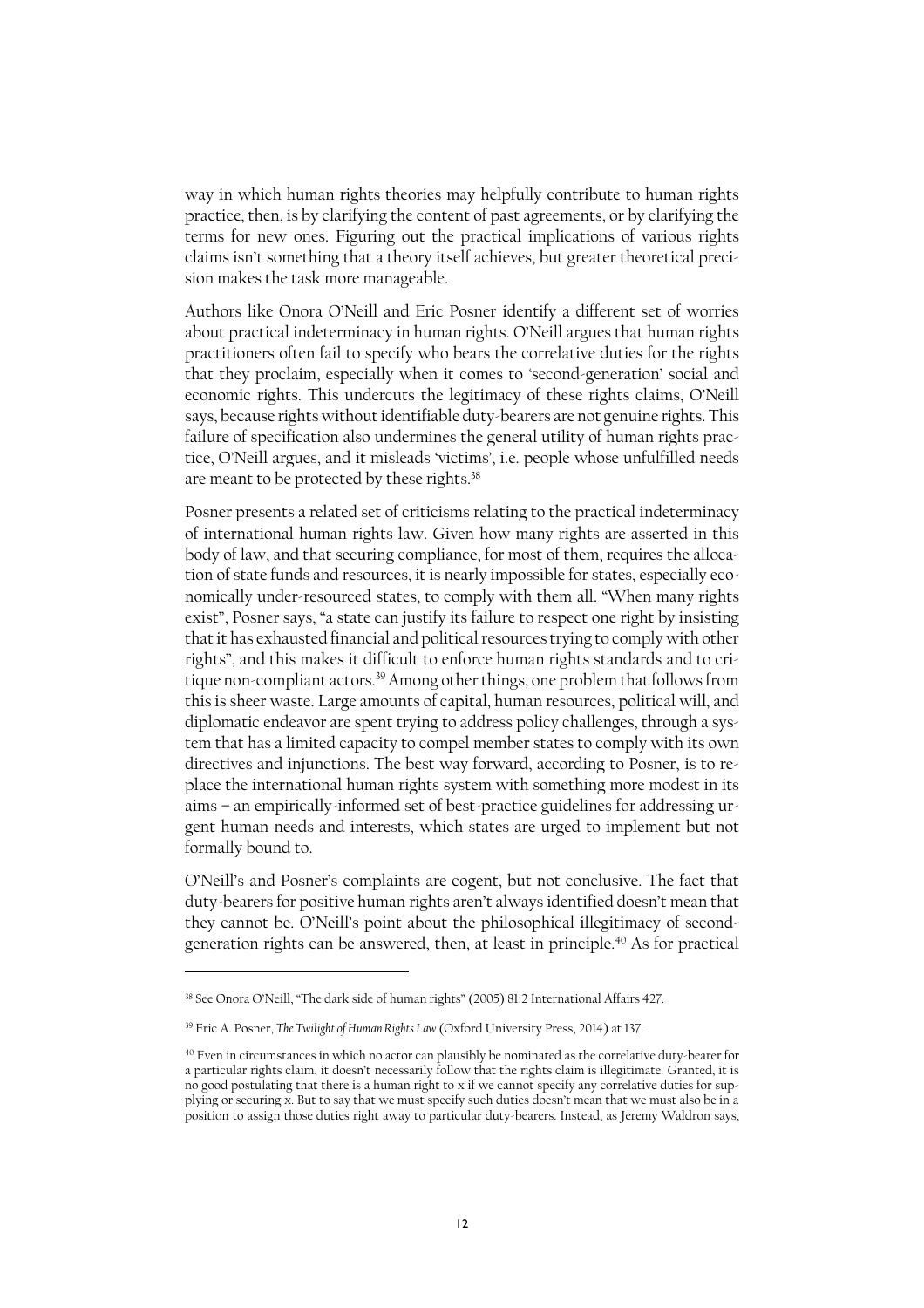consequences, even if the costs of indeterminacy are real and significant, they may be counterbalanced by practical benefits that come with avoiding specificity in human rights treaties and institutions. For instance, in human rights declarations we may try to make things short and simple, and elide some of the complicated implementation issues, simply in order to make the documents more legible to a wide audience, including laypeople.

Eliding practical detail may also increase the probability that a given human rights proposal will become the object of a political agreement. The right not to be tortured is more likely to receive 'buy-in' if 'torture' is loosely defined. Granted, this can partly tarnish the credibility of the agreement, since it isn't wholly clear what shared commitments, if any, the parties are undertaking. But the symbolic and diplomatic benefits of entering into such agreements should not be totally discounted. Relatedly, practical indeterminacy is crucial to the formulation of rights standards that are plausibly universal in application. For example, in formulating a universal right to an adequate standard of living,<sup>41</sup> we leave the standard of adequacy unspecified, precisely because it requires different types and quantities of resources in different places. Restating it in terms of specific standards undermines this universalizability. 42

Having said all this, it is still important that human rights claims have some capacity to be action-guiding and applicable to specific circumstances. The promulgation of *purely* abstract, *purely* aspirational ideals cannot, by itself, remedy the ills that human rights practice seeks to address, because it isn't sufficient to guide the work of policy-makers and legal institutions that allocate resources, coordinate people's actions, and monitor compliance. If an account of human rights cannot provide some guidance about which actions are required of which actors, it risks becoming normatively inert. This doesn't mean that a greater degree of practical determinacy overrides all other desiderata in an account of human rights. But it does mean that practical indeterminacies are a matter of legitimate concern in the formulation of such an account.

the postulation of a human right to x can provide us with impetus to *seek out* duty-bearers to assume the responsibilities that the right to x implies, e.g. by establishing institutions aimed at securing the provision of x; see Waldron, "Duty-bearers for positive rights", October 15 2014, NYU School of Law, Public Law Research Paper No. 14-58; available at SSRN: https://ssrn.com/abstract=2510506.

<sup>41</sup> UDHR, Article 25.

<sup>42</sup> For a discussion of these uses of abstraction, see Adam Etinson, "Human rights, claimability, and the uses of abstraction" (2013) 25:4 Utilitas 463.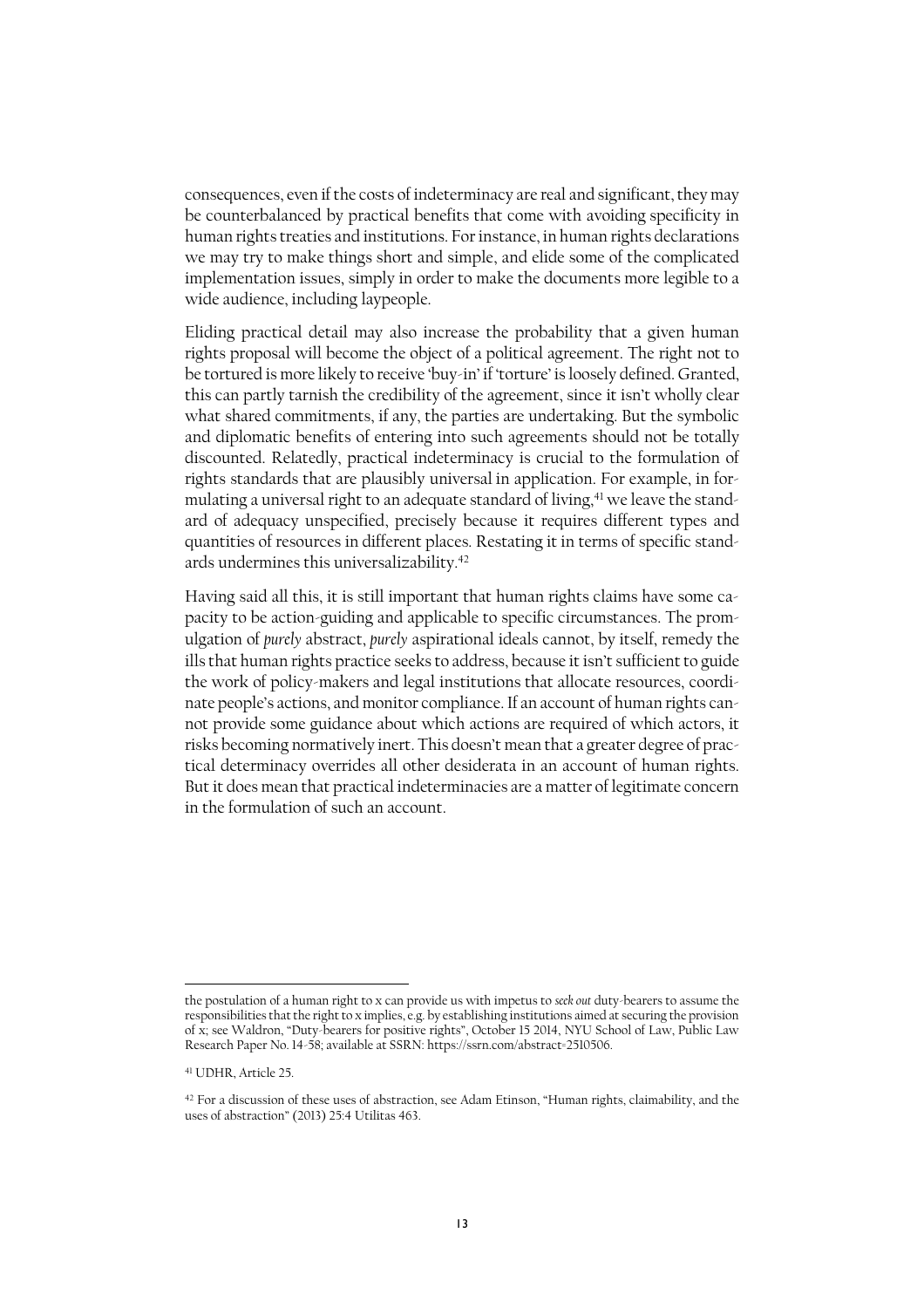#### *3.2 Scope indeterminacy*

As noted above, some authors have lamented the seemingly anarchic proliferation of human rights claims.<sup>43</sup> The root of this complaint isn't usually the proliferation as such, but its undisciplined nature. If new human rights are being proclaimed in the absence of a decisive arbiter of their validity, without well-defined criteria against which their validity can be judged, it will be too easy for implausible human rights claims to gain superficial currency. This debases the integrity of human rights discourse, and it may also undermine the perceived legitimacy of otherwise credible human rights claims, via a kind of contaminative association. Criticisms in this vein are not merely about the failure to fully explicate all the practical ramifications of our rights claims. They are about an indeterminacy of *scope*: a failure to delineate the range of concernsto which the concept of 'a human right' can be appropriately applied.

In general, an account of a concept, C, has greater 'scope determinacy' to the extent that it can issue verdicts about a greater range of putative instances of C, with respect to the basic classificatory question of whether each of these cases is a genuine instance of C. An account of human rights suffers from scope *indeterminacy*, by this definition, to the extent that it fails to provide a clear and workable specification of what makes something a human right. To illustrate, suppose we're trying to assess the legitimacy of 20 different putative human rights claims – including some that are nearly universally accepted, e.g. the right not to be tortured, and some that are very controversial, e.g. the right to be loved. And suppose we are considering two alternative theories of human rights, A and B, which may be used as a point of reference in this assessment. Let's say that theory A issues a determinate verdict on all 20 of the claims under consideration. It tells us that in ten of the cases, the putative human rights are legitimate, while in the other ten cases they aren't. By contrast, suppose that theory B only issues a determinate verdict on some of the cases. Theory B agrees that ten of these putative human rights claims are bogus, but of the other ten putative claims, it is undecided about half of them. For five of those claims it issues a determinate verdict – that they are

<sup>43</sup> For example, Griffin says "we know perfectly well what makes an act 'courageous' or 'considerate'", whereas when it comes to the application of the term *human right*, "there are unusually few criteria for determining when the term is used correctly and when incorrectly"; *On Human Rights* at 16. Griffin's point isn't merely that people disagree about the legitimacy of specific human rights claims. We may find ourselves looking at two rival accounts of human rights, offering different verdicts about the legitimacy of specific human rights claims, based on alternative sets of criteria for assessing what makes a human rights claim legitimate. That kind of disagreement about how to apply the concept of a *human right* would be perfectly fine and unremarkable. It is the kind of disagreement we have over the application of some of our most commonly-used concepts, like *justice* or *wrongness*. Griffin's point, however, is that disagreements about the legitimacy of contested human rights claims generally isn't like this. These disagreements owe largely to the fact that we often don't posit clear criteria for assessing the legitimacy of human rights claims, and indeed, haven't even properly settled the scope of the subject matter we are trying to advert to using the contested terminology. For an earlier discussion of similar concerns, see Philip Alston, "Conjuring up new human rights: a proposal for quality control" (1984) 78:3 The American Journal of International Law 607.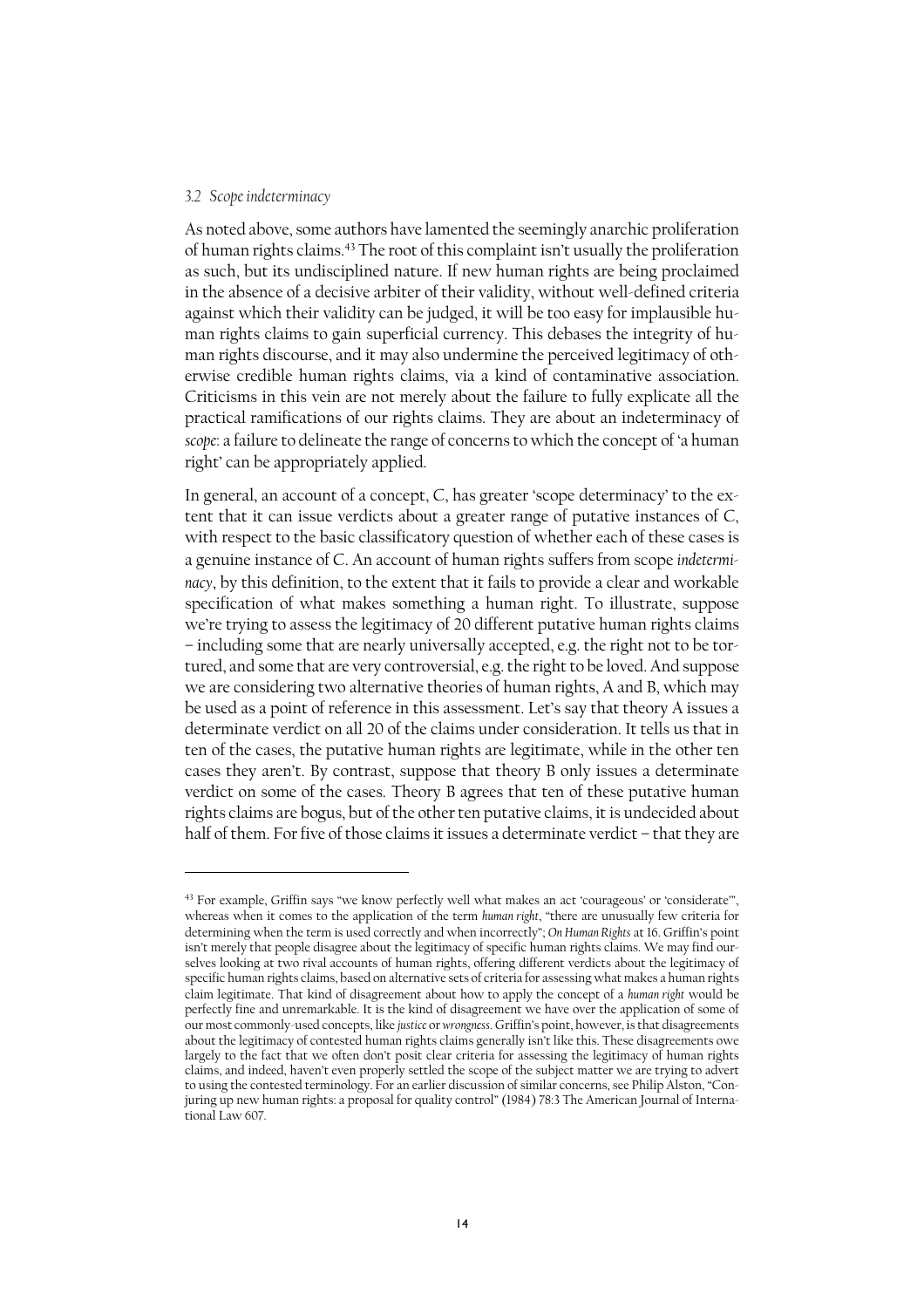legitimate human rights claims – but for the others it remains undecided, and doesn't issue a verdict in either direction. By virtue of this discrepancy we can say that B has less 'scope determinacy', as an account of human rights, compared to A.

This sort of scope indeterminacy is a problem given the influence of human rights in contemporary policy-making. It is bad enough being unable to specify the practical requirements generated by recognized human rights. It is even worse if there is deep and persistent uncertainty about what qualifies as a *bona fide* human rights claim in the first place. Philosophical theorizing about human rights cannot fix this by itself. However clear and well-argued it may be, a token theory of human rights cannot miraculously prevent the uptake of ill-conceived or spurious human rights claims. If there is going to be 'quality control' in the proclamation and recognition of novel human rights claims, relevant institutional authorities must be involved. <sup>44</sup> But at the same time, unless we are prepared to accept human rights proclamations based on nothing more than institutional fiat, theory cannot but be involved. In trying to decide which rights should be formally recognized as human rights, we need some sort of principled criteria for identifying *bona fide* human rights, independently of their ratification. In principle, then, philosophical theories of human rights have work to do in addressing scope indeterminacy. They offer conceptual resources that can guide institutional vetting processes, by explaining how to conceive of the nature of human rights, how they are normatively grounded, and how legitimate human rights claims can be identified. 45

In one sense 'scope indeterminacy' is a matter of theoretical concern, although it has practical implications as well. For one thing, as I say above, a haphazard, unaccountable increase in novel human rights claims may affect the perceived credibility and hence the legitimacy of human rights discourse and institutions. For another thing, addressing *practical* indeterminacy in human rights partly involves making judgements about the relative priority of the duties associated with various rights claims, and this is harder to carry out in the midst of uncertainty about exactly which rights claims figure in the schedule of human rights whose associated duties stand in need of specification.

<sup>44</sup> For arguments along these lines see Alston, "Conjuring up new human rights" at 618-21.

<sup>45</sup> For further discussion see Griffin, *On Human Rights* at 14; Allen Buchanan, "Human rights and the legitimacy of the international order" (2008) 14:1 Legal Theory 39; Jürgen Habermas, "Remarks on legitimation through human rights" in M. Pensky, ed., *The Postnational Constellation: Political Essays*(MIT Press, 2001) 113. Obviously there are some complications lurking beneath the surface here. A philosophical account of human rights that resolves issues of scope determinacy is no good unless it also achieves a reasonable level of 'fit' with commonly-held understandings about what human rights are. If an account of human rights fails in this regard, it will strike us as being a theory of *something else* – some philosophical construct that only nominally relates to ordinary discourse about human rights; see Adam Etinson, "On being faithful to the 'practice': a response to Nickel" in A. Etinson, ed., *Human Rights: Moral or Political?* (Oxford University Press, 2018) 160.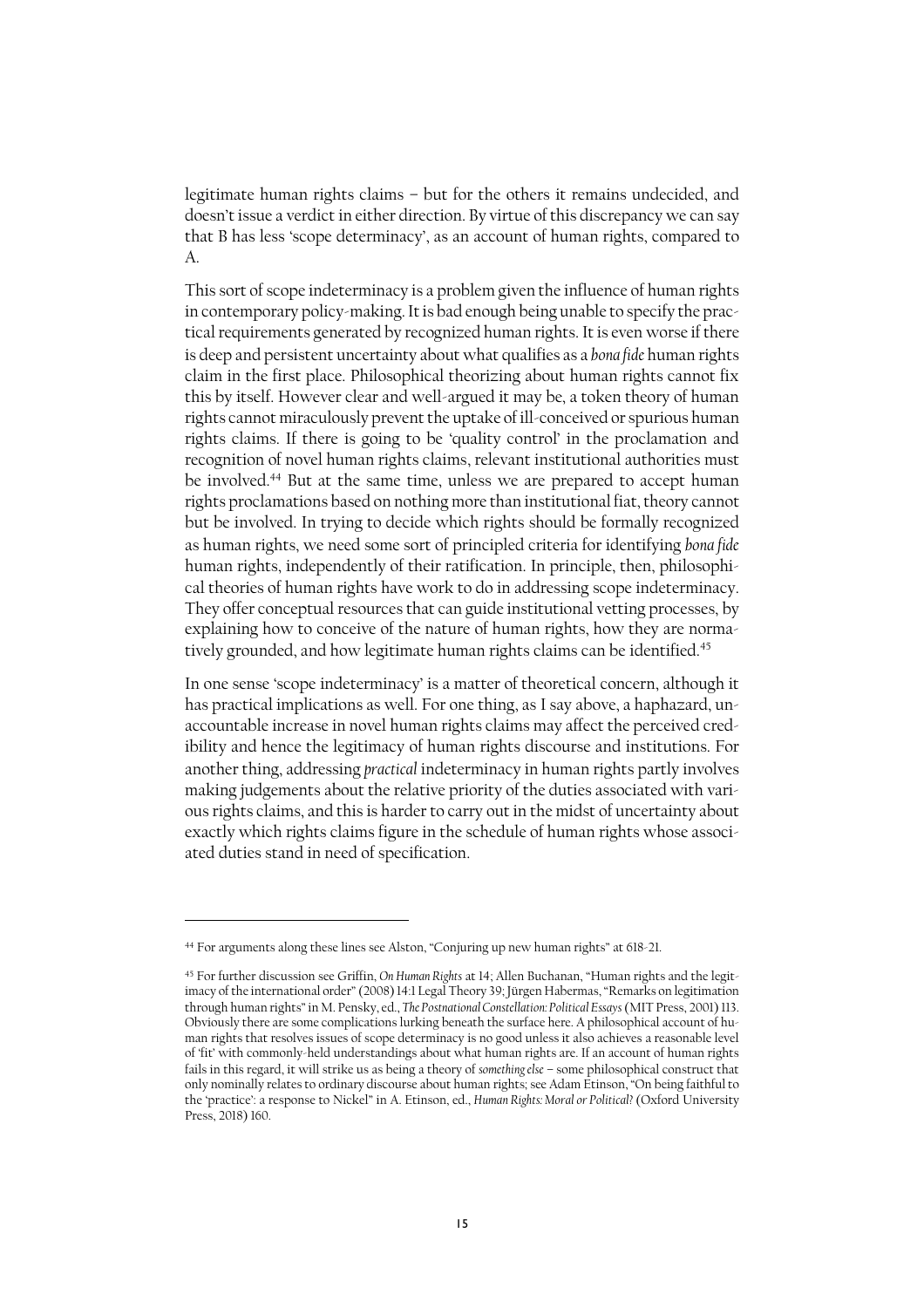#### *3.3 Minimalism and practical determinacy*

 $\overline{a}$ 

How do these problems of indeterminacy, and the corrective ideal of determinacy, generate an argument for Minimalism? In answering this it is useful to have a shorthand way of referring to human rights theories that demand more than Minimalism. I will use the term *Supraminimalist* for this purpose. Whereas a Minimalist says human rights merely aim to facilitate a minimally decent life, a Supraminimalist says that human rights aim to facilitate something better than this, e.g. a life that partakes of certain important human goods. 46

In reference to practical determinacy the most plausible way to argue for Minimalism is to appeal to simple logistics. A Minimalist human rights framework will have fewer practical indeterminacy problems to contend with overall, compared to a Supraminimalist framework, because it recognizes fewer rights whose practical implications need to be specified. All else being equal, the less that human rights entitle their bearers to receive, the fewer resources they will demand, and the less logistically complex the task of providing these will be. Securing the conditions for a *better-than*-minimally-decent life will mean securing access to a wider range of goods, in health, education, employment, recreation, political participation, etc. The more and better the resources people are entitled to in these areas, as a matter of right, the more logistically onerous the practical challenges of fulfilling those entitlements will become. On each frontier there will be a wider range of problems to be addressed, including what the duties associated with the specified rights are, who exactly bears those duties, the priority of those duties relative to other duties implied by other legitimate rights claims, and which extenuating conditions qualify those duties.

With painstaking work, these questions can be answered, one by one, for each rights claim in its specific context of application. But this doesn't negate the point. The practical implementation of a Minimalist human rights framework is still less logistically onerous than a Supraminimalist framework, due to constantly evolving background conditions. As new technologies, crises, and socioeconomic conditions arise, fresh issues around the practical implications of established human rights claims emerge with them. For example, with the growth of online communication technologies we are forced to reexamine the require-

<sup>46</sup> To be clear, Supraminimalism thus defined is not a straw person. With respect to human rights practice and human rights law, it is a position that is reflected in the widespread acceptance of human rights claims that manifestly purport to facilitate something better than a minimally decent existence, including several of the examples mentioned in §1, e.g. the ICESCR's professed human right to the highest attainable standard of health (Article 12.1). Supraminimalism is further recommended by philosophical theories of human rights that take the contemporary Supraminimalist human rights practice as a guiding template for a theoretical specification of the scope of human rights, in particular Beitz, *The Idea of Human Rights*. And Supraminimalism is defended on independent theoretical grounds in a number of philosophical theories of human rights, including Greg Dinsmore, "When less really is less: what's wrong with minimalist approaches to human rights" (2007) 15:4 The Journal of Political Philosophy 473, and Etinson, "Human rights, claimability, and the uses of abstraction".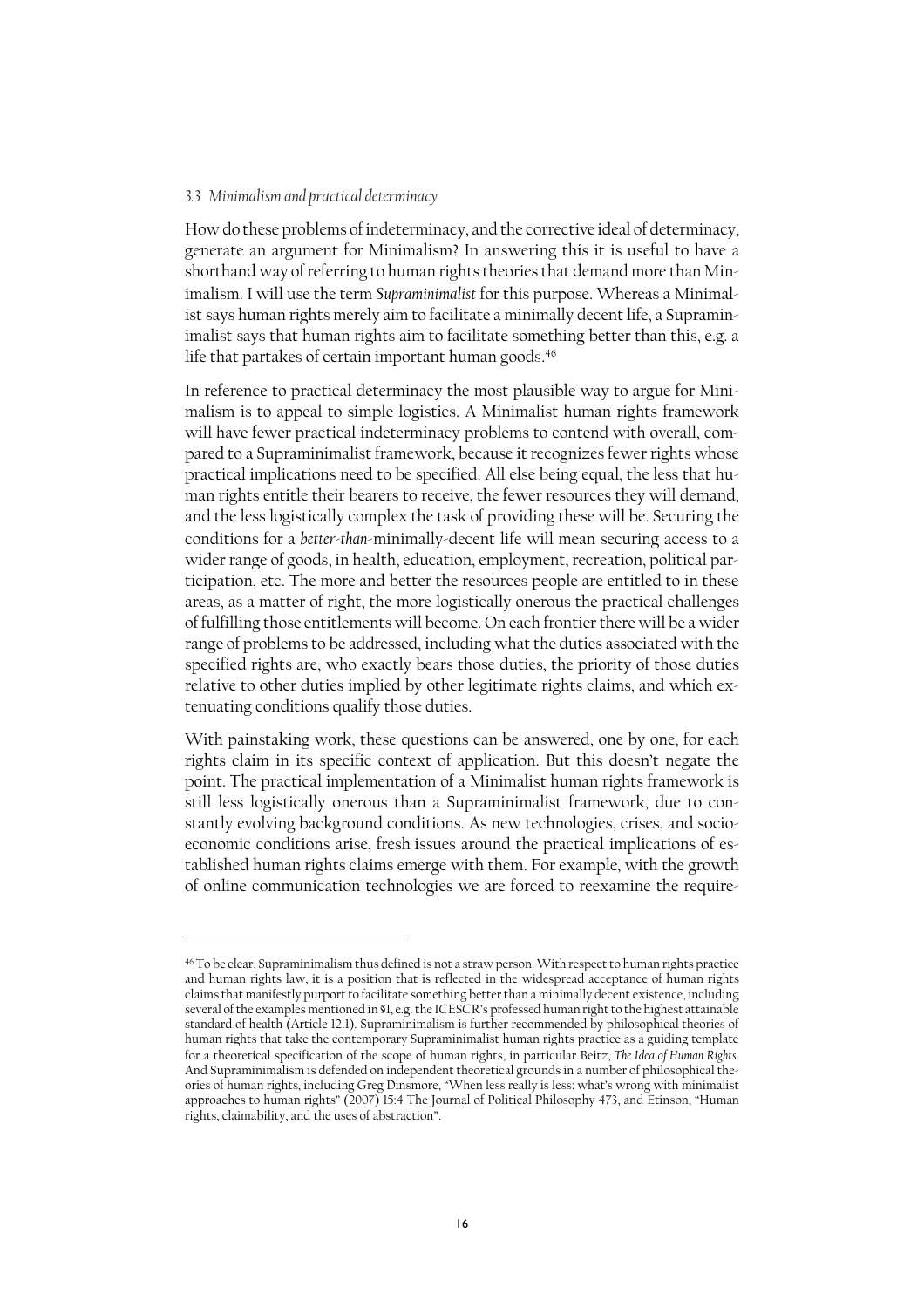ments of privacy in a digital context, e.g. whether the right to freedom of expression entails a corollary right to internet access, and how to secure this access if so. No matter how fully-fleshed-out our theory of human rights is, the indeterminacies in practical implementation that are created by changing conditions cannot be pre-emptively settled. This is true for Minimalism and Supraminimalism alike. New indeterminacies are always arising, irrespective of how minimal the scope of human rights is. But because Minimalism guarantees fewer goods than Supraminimalism, it makes the recurring problem of resolving these indeterminacies less arduous. As an illustration, consider two specifications of the right to education, one Minimalist, one Supraminimalist.

Article 42.3.2 of the Constitution of Ireland (1937): The State shall… as guardian of the common good, require in view of actual conditions that the children receive a certain minimum education, moral, intellectual, and social.

Article 13.1 of the ICESCR (1966): The States Parties… agree that education shall be directed to the full development of the human personality and the sense of its dignity, and shall strengthen the respect for human rights and fundamental freedoms.

Both articles raise issues of practical determinacy. For instance, what types of moral and social education are encompassed in the Irish Constitution's notion of minimum education? And what are the implications of this given changing socioeconomic and technological conditions, which affect equality of access, among other things? These problems have to be worked out in practice. Nonetheless, the point is that if the scope of the right to education is formulated in Supraminimalist terms, as we see in the ICESCR – aiming at something like the "full development of the human personality" – then the horizon of practical indeterminacy will expand. Our education system will have to supply a wider variety of goods – not just knowledge, but goods relating to all aspects of human life and development – and therefore many additional logistical judgment calls will have to be made about how these things are provided.<sup>47</sup>

It doesn't follow from this that any particular human rights institution, policy proposal, or treaty that adopts a Minimalist approach will have greater practical

<sup>47</sup> Human rights express underlying values that are themselves subject to ongoing investigation. For example, if the right to privacy is underwritten by the value of dignity, then the requirements of the right depends on the nature of dignity. And the articulation of these connections is open-ended, because the nature of our underlying values is always open to philosophical debate, which leaves room for 'judgment calls' about the demands of the right – e.g. in the case of the right to privacy, whether it is compatible with various forms of 'deep state' surveillance. Although I have been emphasizing practical issues, we should also recognize that the practical indeterminacies facing a Supraminimalist approach aren't just about the meansthat we use to pursue our ends, they are also about the content of the endsthemselves: the nature of the values or goods that are secured by human rights, and the extent of people's entitlement to them. For a discussion of how underlying values affect the practical specification of human rights claims, see Saladin Meckled-Garcia, "Specifying human rights" in Rowan Cruft, S. Matthew Liao, and Massimo Renzo (eds.), *Philosophical Foundations of Human Rights* (Oxford University Press, 2015) 300.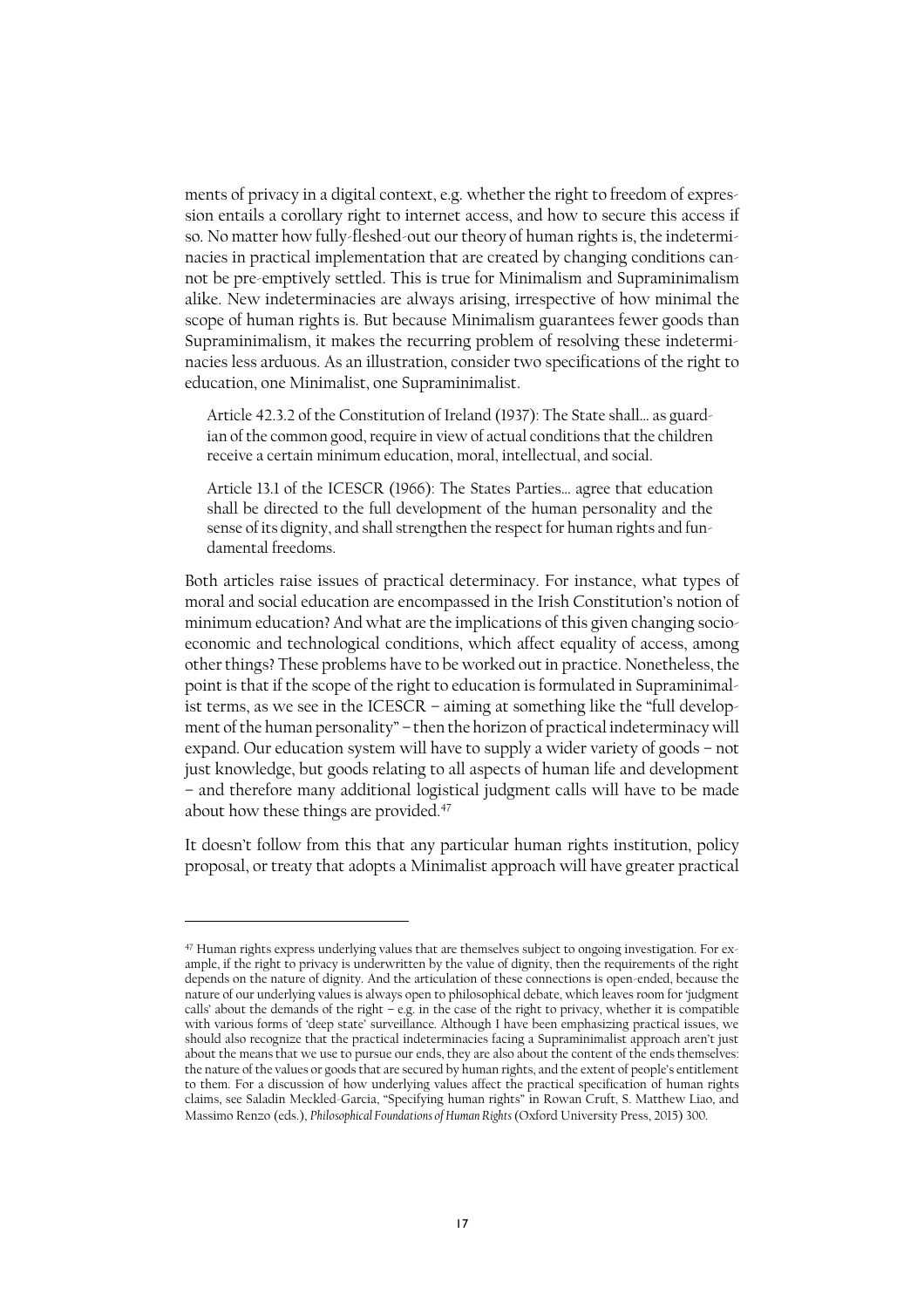determinacy compared to any specific institution or treaty that takes a Supraminimalist approach. It is possible to propose a Minimalistic schedule of human rights while failing to address questions about the practical implications of rights thus asserted. It is also possible to propose a Supraminimalistic schedule of human rights, while taking care to specify all the practical requirements of the rights that one asserts. The comparative assessments that I am advancing here are better understood at the level of *types* of human rights theories, rather than token instances of those types. An argument for Minimalism from practical determinacy is, in essence, about the reduced logistical burdens and related difficulties that a broadly Minimalist approach to human rights has to contend with. It is less burdensome for Minimalists to aspire to practical determinacy, because there is less that they are purporting to determine.

Note that the argument for Minimalism I am developing here, based on the desideratum of practical determinacy, partly works in tandem with arguments for Minimalism based on ideals of feasibility and political viability, as discussed in §2.3. A human rights system that takes on a Supraminimalist approach becomes more economically costly to support, more politically fraught to implement (partly due to its costliness), and more complicated to manage (partly due to its being politically fraught). The challenge of spelling out the practical implications of a state's human rights commitments is connected with all these downsides. It adds to them in that it requires the expenditure of additional economic and human resources, e.g. to operate human rights commissions and other advisory bodies that oversee the translation of abstract human rights commitments into legislation and policy. It overlaps with them, in that the political challenges of implementing and sustaining human rights reforms will be greater the more costly and bureaucratically intrusive they end up being.<sup>48</sup> Again, a Minimalist approach is neither necessary nor sufficient for having a practically determinate human rights system. But it tends to reduce the burdens of achieving a practically determinate human rights system, in a way that mirrors, and partly reinforces, other kinds of pressures that will already tend to make a Minimalist approach more feasible and politically viable.

#### *3.4 Minimalism and scope determinacy*

Setting aside practical determinacy, does Minimalism have further advantages over a Supraminimalist approach in trying to achieve *scope* determinacy? First, consider how the Supraminimalist might take a defensive stance. Suppose I am defending a Supraminimalist theory on which the demands of human rights include the provision of some goods beyond those that are necessary for a minimally decent life. If I am confronted with worries about scope indeterminacy, I might

<sup>48</sup> See Chapters 2 and 3 of Posner, *The Twilight of Human Rights Law*, for further discussion of these burdens.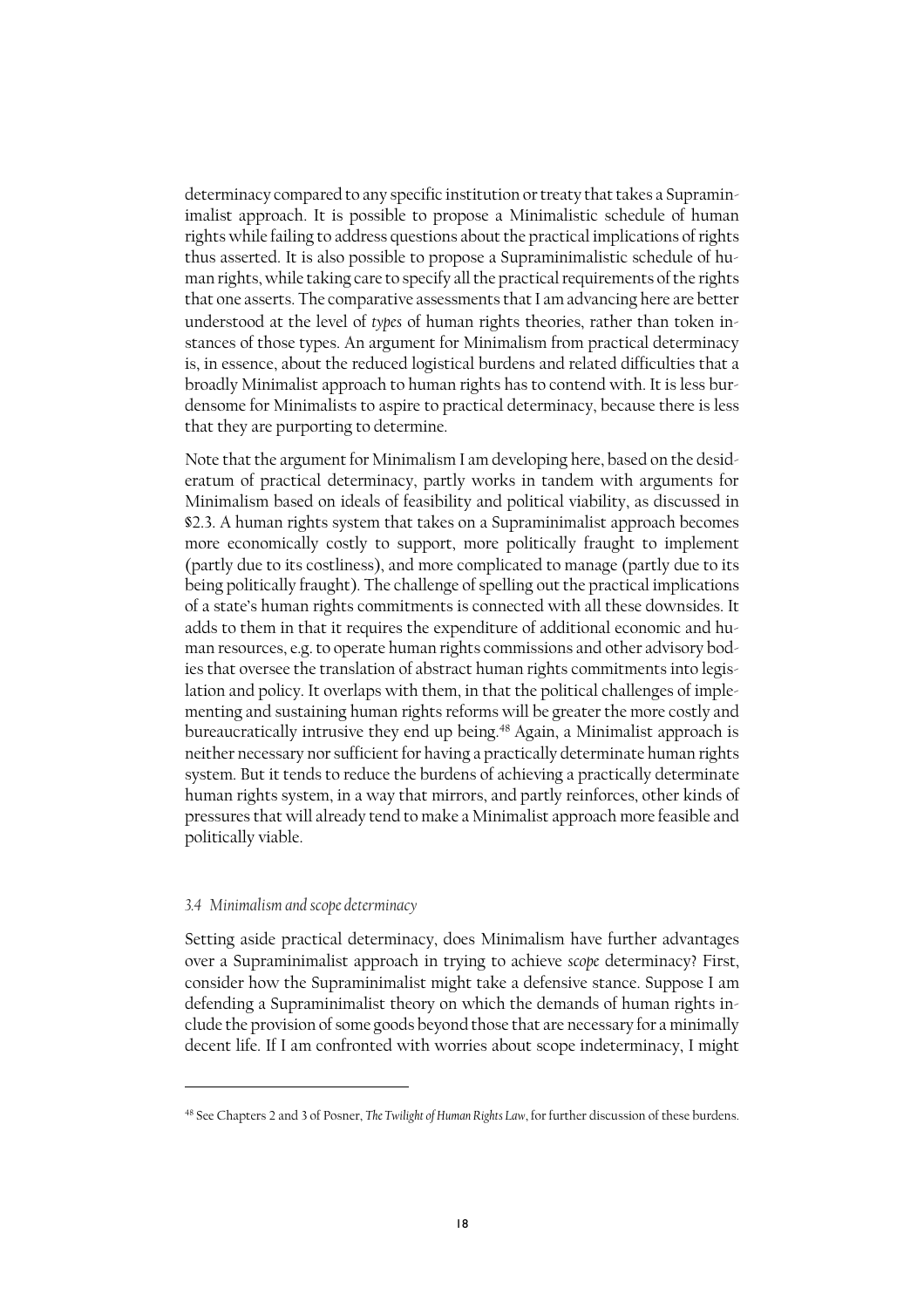say something like: "look, the legitimate human rights claims are the ones that are explicated in my theory; so I *have* offered a complete specification of the scope of human rights". Having determinacy of scope in this particularized sense counts for something, but it doesn't dispel the worry. In order to bolster the credibility of human rights discourse, and practically prioritize the duties that are derived from human rights claims, we need something more like *generally-accepted* determinacy of scope. Again, as discussed in §3.2, it is primarily the job of human rights institutions to achieve this. But to reiterate my earlier point, formal procedures for resolving scope-related controversies must be informed by a theory of what human rights are, or else they will be relying on institutional fiat. And this theory will have to underwrite generally-acceptable verdicts about new and contested human rights claims. The main disadvantage of a Supraminimalist approach to human rights, with respect to problems of scope determinacy, is that it less wellplaced to underwrite generally-acceptable verdicts about new and controversial human rights claims.

Here is a simple thought experiment that indicates why this is the case. Imagine we have two Supraminimalists, who both conceive of human rights as the rights whose correlative duties call for the realisation of the conditions necessary for a somewhat-better-than-minimally-decent life – call this an *okay* life. And suppose we ask each of them to independently produce a complete list of *bona fide* human rights claims – no practical specification of duties, just the rights claims such as they are. Imagine we also have two Minimalists – who believe human rights merely aim to facilitate a minimally decent life – and we also ask them to produce a full list of human rights. We would expect a higher proportion of overlap and 'matching' in the second pair of lists than in the first. There is some room for reasonable disagreement about the requirements of a minimally decent life. But there is even more room for reasonable disagreement about the requirements of an *okay* life. <sup>49</sup> Once we move beyond two hypothetical individuals, and consider the reallife stakeholders in human rights institutions – representatives of different worldviews, divided by language, culture, geography, religion, and history – the disparities will increase. These parties may disagree about what's needed to enjoy a minimally decent life, but they will have more disagreements about what's needed to enjoy an okay life. The fewer disagreements our theoretical approach

<sup>&</sup>lt;sup>49</sup> There are ways of cashing out this claim that would amount to an assertion of value pluralism, i.e. the view that there is "an irreducible plurality of values or principles that are relevant to moral judgment"; see Susan Wolf "Two levels of pluralism" (1992) 102:4 Ethics 785 at 785. To be clear, I am not meaning to commit myself to this view in the argument I'm making here. Consider the non-pluralist – the monist – who believes that there is a singular value that is relevant to moral judgement, which, if clearly apprehended, could settle all debates about the requirements of an okay life. Even the most resolute monist should recognize that in disagreements about questions of value in the actual world, where foundational ethical issues are a matter of perennial debate, we are nearly always unable to identify considerations that rationally compel the assent of all sincere and well-informed parties on these questions. When I say that there is room for reasonable disagreement about the requirements of an okay life, all I mean to be committing myself to are these kinds of relatively uncontroversial points, about the inescapability of realworld moral disagreement between apparently reasonable people.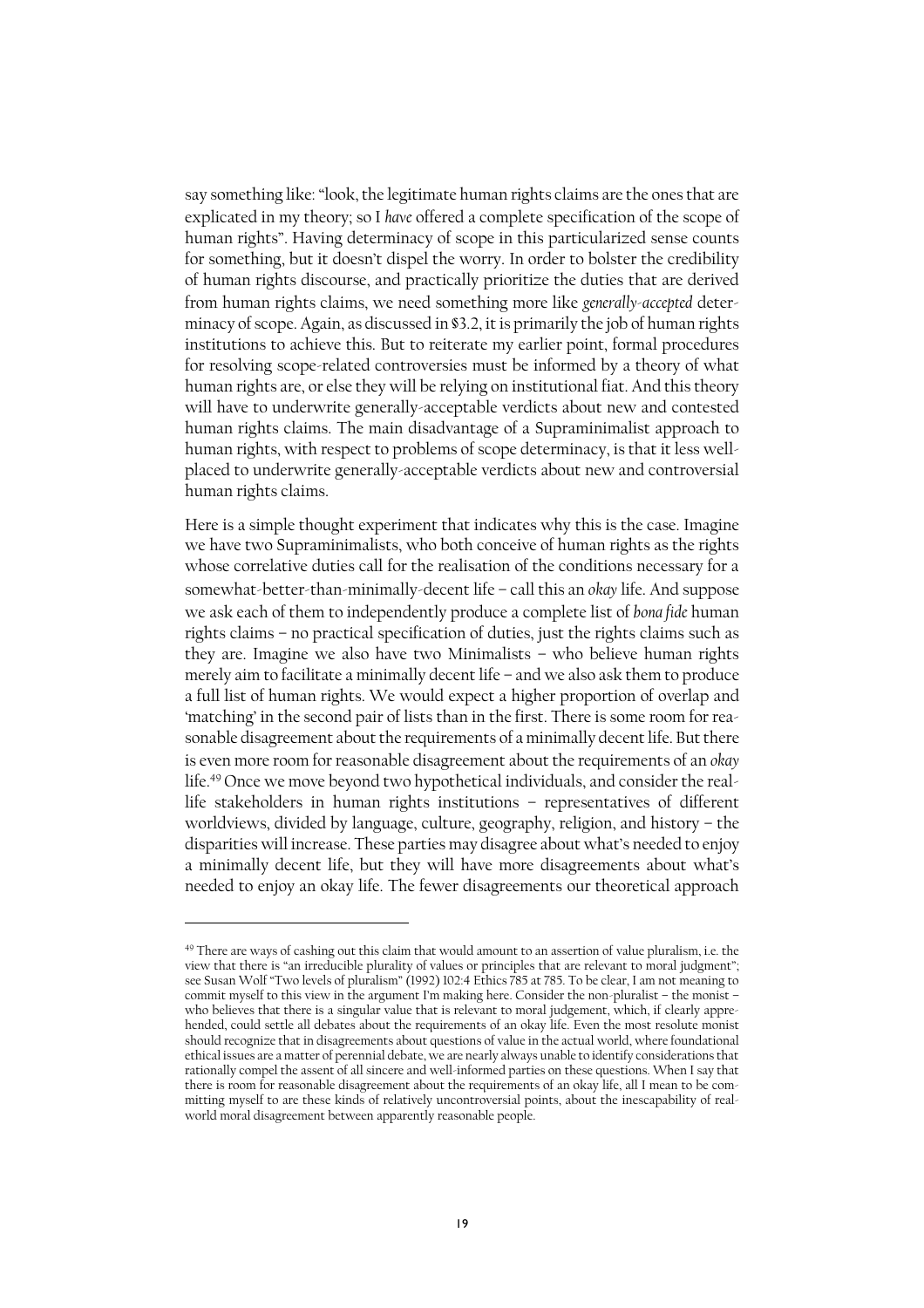forces us to contend with, the more hope we have of establishing generally-acceptable verdicts about contested human rights claims. Minimalism limits the range of normative issues under consideration, and thereby creates the possibility of greater pluralistic convergence.

To echo my point about practical logistics in §3.3, it is true that careful consultation and dialogue may sometimes foster a consensus where none was thought possible.<sup>50</sup> But as in the logistics case, this task is never finished. Shifting social and technological conditions mean that there are constantly-evolving parameters around our attempts to understand and define human interests. Granted, this continual change has some destabilizing effect on judgements about the requirements of a minimally decent life. But it has a greater destabilizing effect on judgements about the requirements for a life that exceeds this threshold. Trying to get adherents of different worldviews to agree about this, in an ever-evolving world, is a monumental challenge. Minimalism restricts our focus to a more limited range of basic human needs, around which cross-cultural judgements remain comparatively stable even in the midst of social changes.<sup>51</sup>

To summarize: an individual Supraminimalist can propose determinate answers to questions about the scope of human rights. But Minimalism, as a general approach to theorizing human rights, is better-placed to offer generally-acceptable verdicts about contested human rights claims, and thus to prevent the problems that come with a proliferation of spurious human rights claims. This is because it confines the scope of human rights discourse to areas where followers of different worldviews are more likely to find agreement.

Similar to the previous section, this argument for Minimalism works in tandem with an argument sketched in §2.3, based on *pluralistic adequacy*. In order to gain the support of a diverse public – and to avoid charges of imposing a parochial, Western ethical agenda – human rights must be acceptable to a wide range of

 $^{50}$  To express cautious optimism in this direction isn't to accept any strong thesis about the universality of human rights standards. As my discussion indicates, I think adherents of different worldviews have genuine disagreements about the normative issues that human rights standards seek to address. Where consensus is achievable, it is to be achieved not by effacing these differences, but by finding compromises and adaptable normative standards that are acceptable to all parties. As Sen puts it, parochiality and partisanship in human rights standards can be avoided "not so much by taking either a conjunction, or an intersection, of the views respectively held by dominant voices in different societies across the world… but through an interactive process… examining what would survive in public discussion, given a reasonably free flow of information and uncurbed opportunity to discuss differing points of view"; Amartya Sen, "Elements of a theory of human rights" (2004) 32:4 Philosophy & Public Affairs 315 at 320.

<sup>51</sup> There is a somewhat flat-footed reply available here. One might simply say: "it cannot be *that* hard to achieve agreement about these matters; after all, look at all these international human rights treaties that have been signed by most or all UN member states". But this line of reasoning moves far too quickly. It is hard to tell what degree of common understanding about the nature of an okay human life is indicated by countries entering into human rights treaties. One complicating factor is that states often register formal reservations that limit their treaty obligations. Another complicating factor is that states often enter these treaties under various forms of external duress. (On both of points, see Chapter 2 of Posner *The Twilight of Human Rights Law*.) There too many complicating factors in the vicinity to suppose that the point I'm making in the main text can be easily undermined by this kind of flat-footed objection.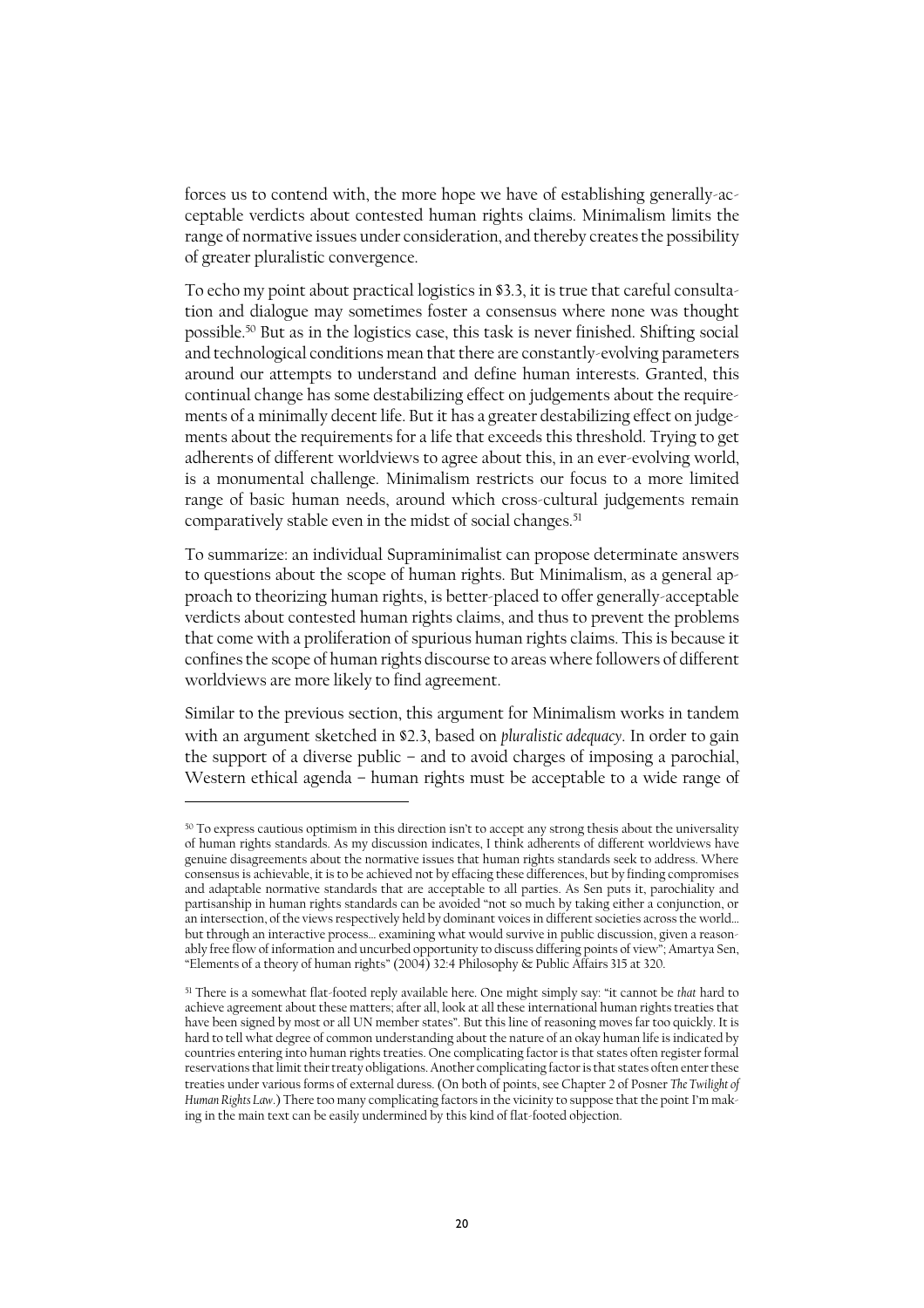worldviews. Minimalism makes this easier, since there is more intercultural agreement on what makes for a minimally decent existence, than on what makes for a flourishing (or otherwise better-than-minimally-decent) life. A different way to try to achieve pluralistic adequacy, if you are committed to Supraminimalism, is to downplay worries about indeterminacy of scope. As long as we have something close to a pluralistic consensus about a wide range of established human rights claims, so one might argue, we can live with uncertainties and disputes about controversial new human rights claims. This is a defensible position, in principle. But the more we reckon with the actual costs that indeterminacy of scope brings with it, the more pressure this position comes under. By foregrounding those costs, we reinforce our explanation of why the turn to Minimalism seems like the right way of dealing with the demand for a pluralistically adequate account human rights. Given its more limited aspirations, Minimalism leaves a narrower window for disagreement, and thus offers the best hope for articulating human rights standards that are at once both pluralistically adequate *and* determinate in scope.

### 4. Conclusion

 $\overline{a}$ 

Our question was why are many human rights theorists reluctant to embrace the Supraminimalist aims of contemporary human rights practice? Why do they hold onto the idea that human rights should merely be aiming to shield us from the worst? The arguments above don't show that Supraminimalism is utterly untenable, but they offer a sharper sense of the challenges that come with it. <sup>52</sup> If you want human rights standards to be feasible, politically viable, and pluralistically adequate, you are more likely to get what you want on a Minimalist view. The ideal of determinacy reinforces this. If you think the practical implications of human rights claims need to be explicated, this widensthe 'feasibility gap' between Minimalism and Supraminimalism. And if you think we should be seeking a determinate, general consensus about the scope of human rights, this will make it even harder for Supraminimalists to offer a pluralistically adequate account of human rights, compared to Minimalists.

International human rights law and contemporary policies aiming to realize human rights are evidently Supraminimalist, and many human rights theorists think we must theorize human rights in a way that answers to this fact. <sup>53</sup> And yet there

 $52$  There are arguments against Minimalism that I haven't discussed, including the argument that Minimalism is in a certain sense self-defeating. The argument, roughly, is that if human rights standards are only activated in the most urgent circumstances – in attempts to remedy atrocities, severe injustices, and moments of total political chaos – then they will seldom be realizable or enforceable. As one author says, then, "the minimalist conception of rights stakes its claims in precisely the situations where they are most likely to fail, further undermining the human rights project"; see Dinsmore, "When less really is less" at 473.

<sup>53</sup> See Etinson, "On being faithful to the 'practice'".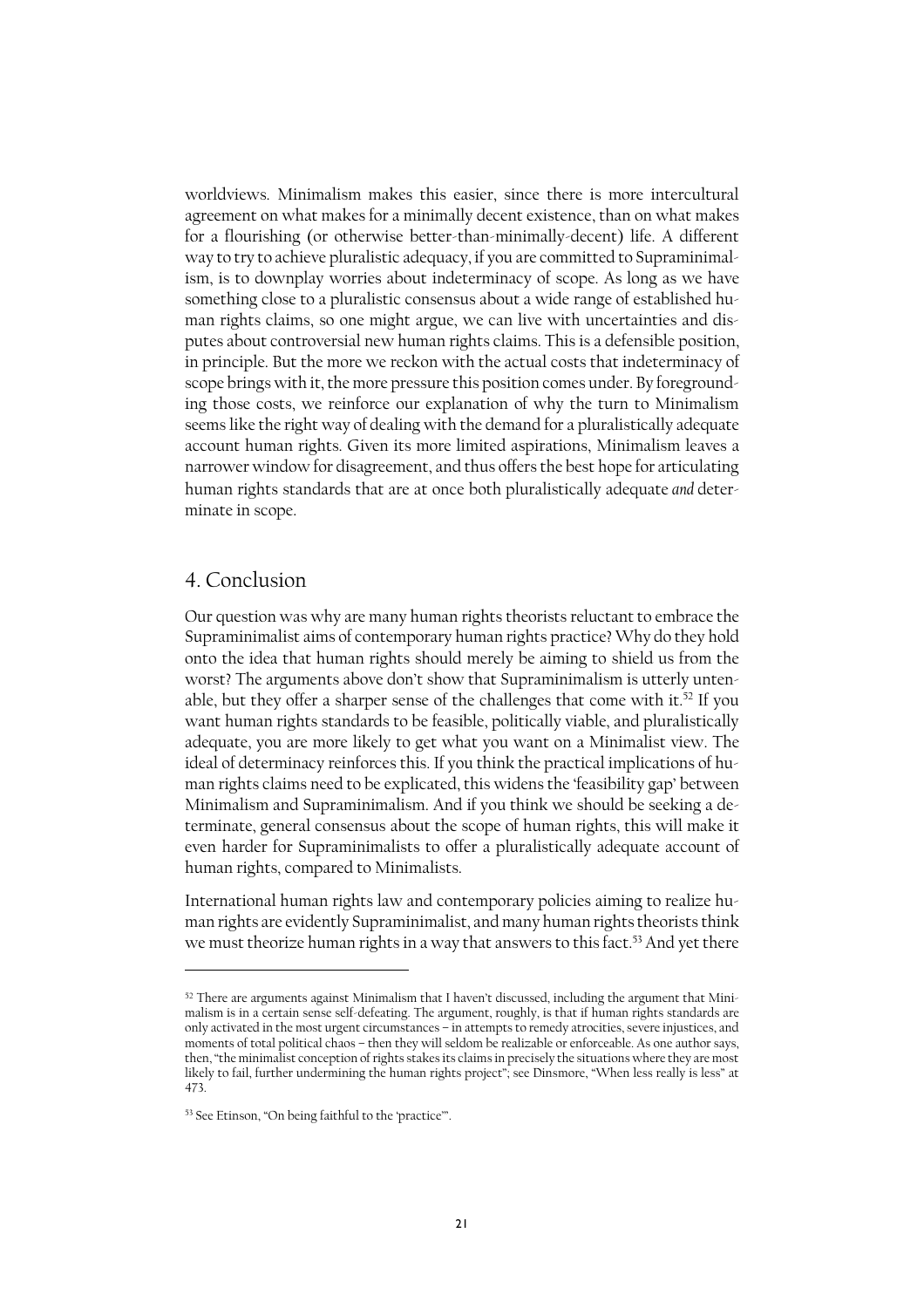continues to be a gravitational pull towards Minimalism in human rights theory. This pull exists because we expect human rights to be practically translated into effective law and policy, and because there are certain regulative ideals, including determinacy, which it seems like we must aspire to in order for this to have any decent chance of success. The more ambitious the agenda that we adopt under the banner of human rights, the harder it is to have human rights law and policy that is practically spelled-out, determinate in scope, acceptable to an ideologically diverse set of peoples, and politically realizable among those peoples.

But just how timid should our ambitions be?We could contrast Minimalism with an approach that demands even less, on which human rights aim to facilitate not even a decent life, but merely a life that's very slightly preferable to abject suffering. Let's call this view *Sub-Minimalism*. It would seem bizarre to criticize Minimalism for being less feasible than Sub-Minimalism, or to praise Sub-Minimalism because it has an easier time offering a pluralistically adequate account of the conditions required for the slightly-better-than-abject standard of life that it sees human rights as aiming to facilitate. The fact that it is more difficult to offer a human rights framework that is determinate, politically feasible, pluralistically adequate, *and* which goes beyond modest, Minimalistic aims, doesn't yet mean that the attempt is pointless. If the ease of the task were the only priority, then the solution would be to set our sights as low as possible. If the arguments for Sub-Minimalism seem absurd, this is because the ease of the task isn't the only thing that matters. Human rights are, in some sense, about trying to significantly improve humanity's lot. <sup>54</sup> This overarching purpose needs to be factored in, somehow or other, in any account of the character and limits of human rights.

When we observe Minimalist theorizing in human rights discourse, including from authors who raise concerns about practical indeterminacy, like O'Neill and Posner, we don't get a sense of people who are simply indifferent to this overarching purpose. What we see, rather, is a sincere and almost solemn pessimism. We see worries about how things go awry if we set our sights too high, which encourage erring on the side of caution in trying to improve humanity's lot. However one feels about that sort of pessimism, the difficulties of developing a credible Supraminimalist account of human rights will have to be properly reckoned with. As I explained in §3.4, it is a major challenge trying to get representatives of different value systems to agree about the requirements for an okay or good life, and all the more so when social changes are complicating our understanding of human needs

<sup>&</sup>lt;sup>54</sup> To quote Amartya Sen, echoing Marx, the appeal to human rights comes "mostly from those who are concerned with changing the world, rather than interpreting it"; see "Elements of a theory of human rights" at 317.